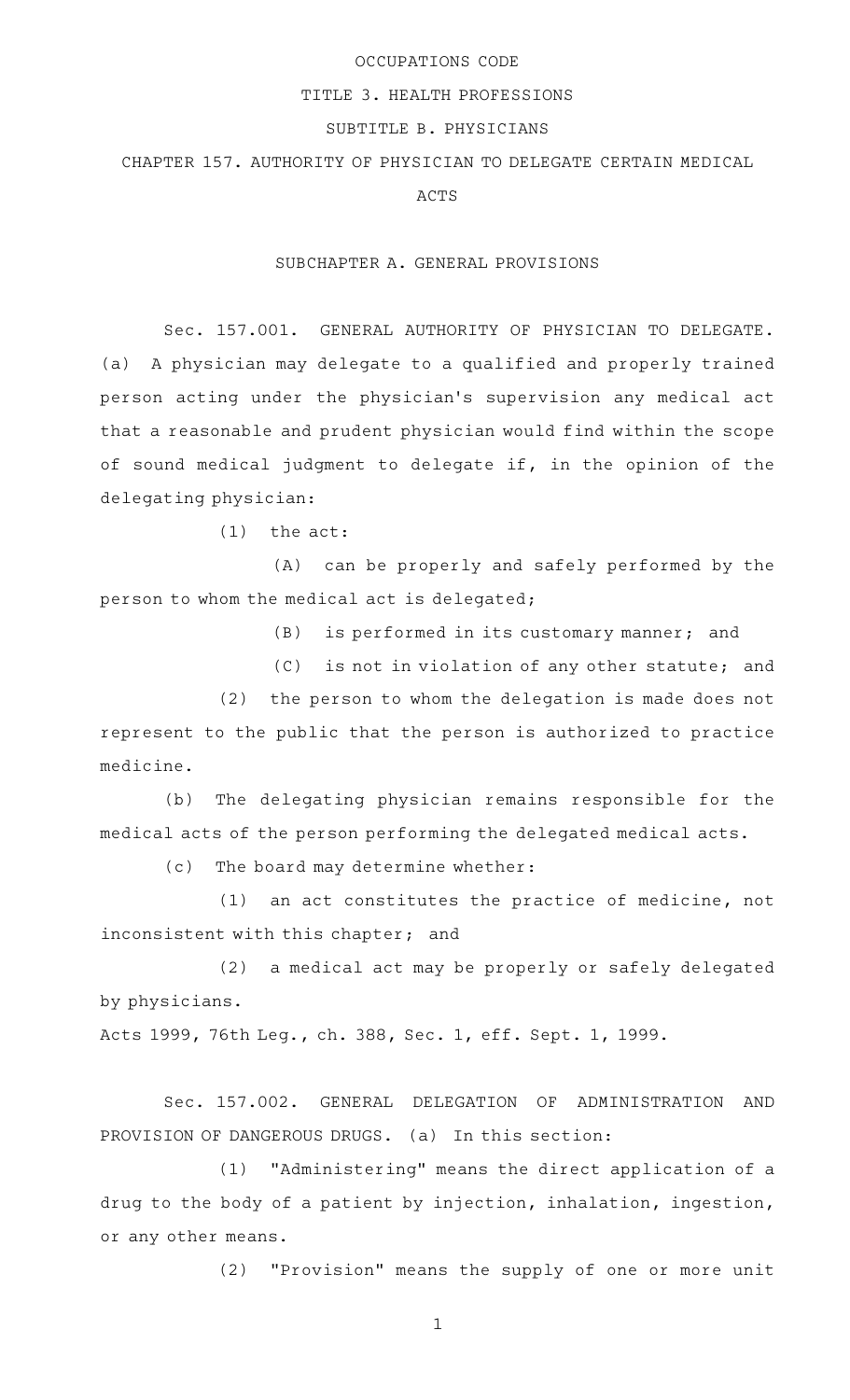doses of a drug, medicine, or dangerous drug.

(b) A physician may delegate to any qualified and properly trained person acting under the physician 's supervision the act of administering or providing dangerous drugs in the physician 's office, as ordered by the physician, that are used or required to meet the immediate needs of the physician's patients. The administration or provision of the dangerous drugs must be performed in compliance with laws relating to the practice of medicine and state and federal laws relating to those dangerous drugs.

(c)AAA physician may also delegate to any qualified and properly trained person acting under the physician 's supervision the act of administering or providing dangerous drugs through a facility licensed by the Texas State Board of Pharmacy, as ordered by the physician, that are used or required to meet the immediate needs of the physician 's patients. The administration of those dangerous drugs must be in compliance with laws relating to the practice of medicine, professional nursing, and pharmacy and state and federal drug laws. The provision of those dangerous drugs must be in compliance with:

 $(1)$  laws relating to the practice of medicine, professional nursing, and pharmacy;

(2) state and federal drug laws; and

(3) rules adopted by the Texas State Board of Pharmacy.

(d) In the provision of services and the administration of therapy by public health departments, as officially prescribed by the Texas Department of Health for the prevention or treatment of specific communicable diseases or health conditions for which the Texas Department of Health is responsible for control under state law, a physician may delegate to any qualified and properly trained person acting under the physician's supervision the act of administering or providing dangerous drugs, as ordered by the physician, that are used or required to meet the needs of the patients. The provision of those dangerous drugs must be in compliance with laws relating to the practice of medicine, professional nursing, and pharmacy. An order for the prevention or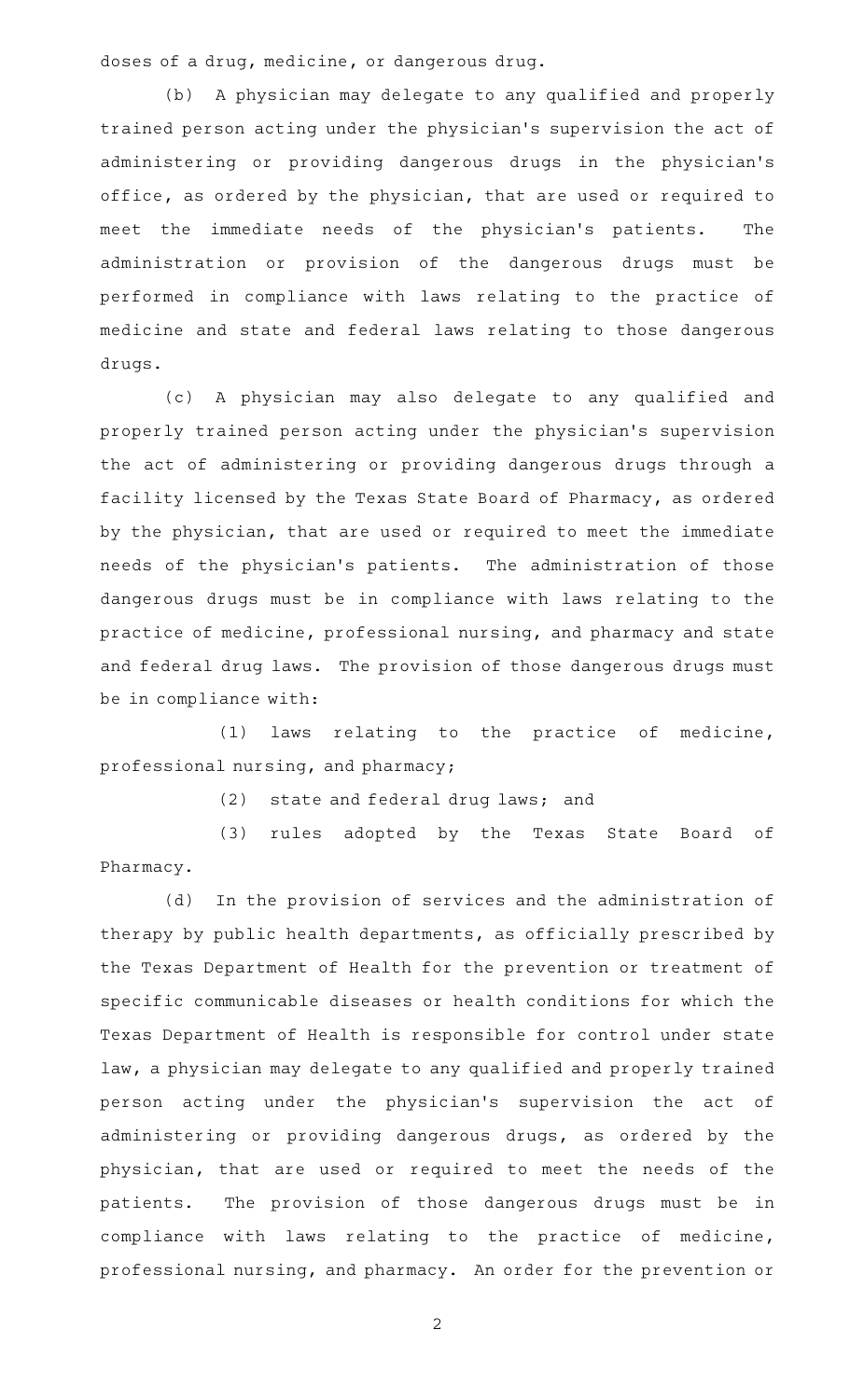treatment of a specific communicable disease or health condition for which the Texas Department of Health is responsible for control under state law may not be inconsistent with this chapter and may not be used to perform an act or duty that requires the exercise of independent medical judgment.

(e) The administration or provision of the drugs may be delegated through a physician 's order, a standing medical order, a standing delegation order, or another order defined by the board.

(f) Subsections (b) and (c) do not authorize a physician or a person acting under the supervision of a physician to keep a pharmacy, advertised or otherwise, for the retail sale of dangerous drugs, other than as authorized under Section [158.003,](http://www.statutes.legis.state.tx.us/GetStatute.aspx?Code=OC&Value=158.003) without complying with the applicable laws relating to the dangerous drugs.

(g)AAA drug or medicine provided under Subsection (b) or (c) must be supplied in a suitable container labeled in compliance with applicable drug laws. A qualified and trained person, acting under the supervision of a physician, may specify at the time of the provision of the drug the inclusion on the container of the date of the provision and the patient 's name and address.

Acts 1999, 76th Leg., ch. 388, Sec. 1, eff. Sept. 1, 1999.

Sec. 157.003. EMERGENCY CARE. The authority to delegate medical acts to a properly qualified person as provided by this subchapter applies to emergency care provided by emergency medical personnel certified by the Texas Department of Health. Acts 1999, 76th Leg., ch. 388, Sec. 1, eff. Sept. 1, 1999.

Sec. 157.004. DELEGATION REGARDING CERTAIN CARE FOR NEWBORNS; LIABILITY. (a) It is the policy of this state that the prevention of ophthalmia neonatorum in newborn infants is of paramount importance for the protection of the health of the children of this state.

(b) The authority to delegate medical acts to a midwife under Chapter [203](http://www.statutes.legis.state.tx.us/GetStatute.aspx?Code=OC&Value=203) applies to the possession and administration of eye prophylaxis for the prevention of ophthalmia neonatorum.

(c) A physician who issues a standing delegation order to a midwife under Chapter [203](http://www.statutes.legis.state.tx.us/GetStatute.aspx?Code=OC&Value=203) is not liable in connection with an act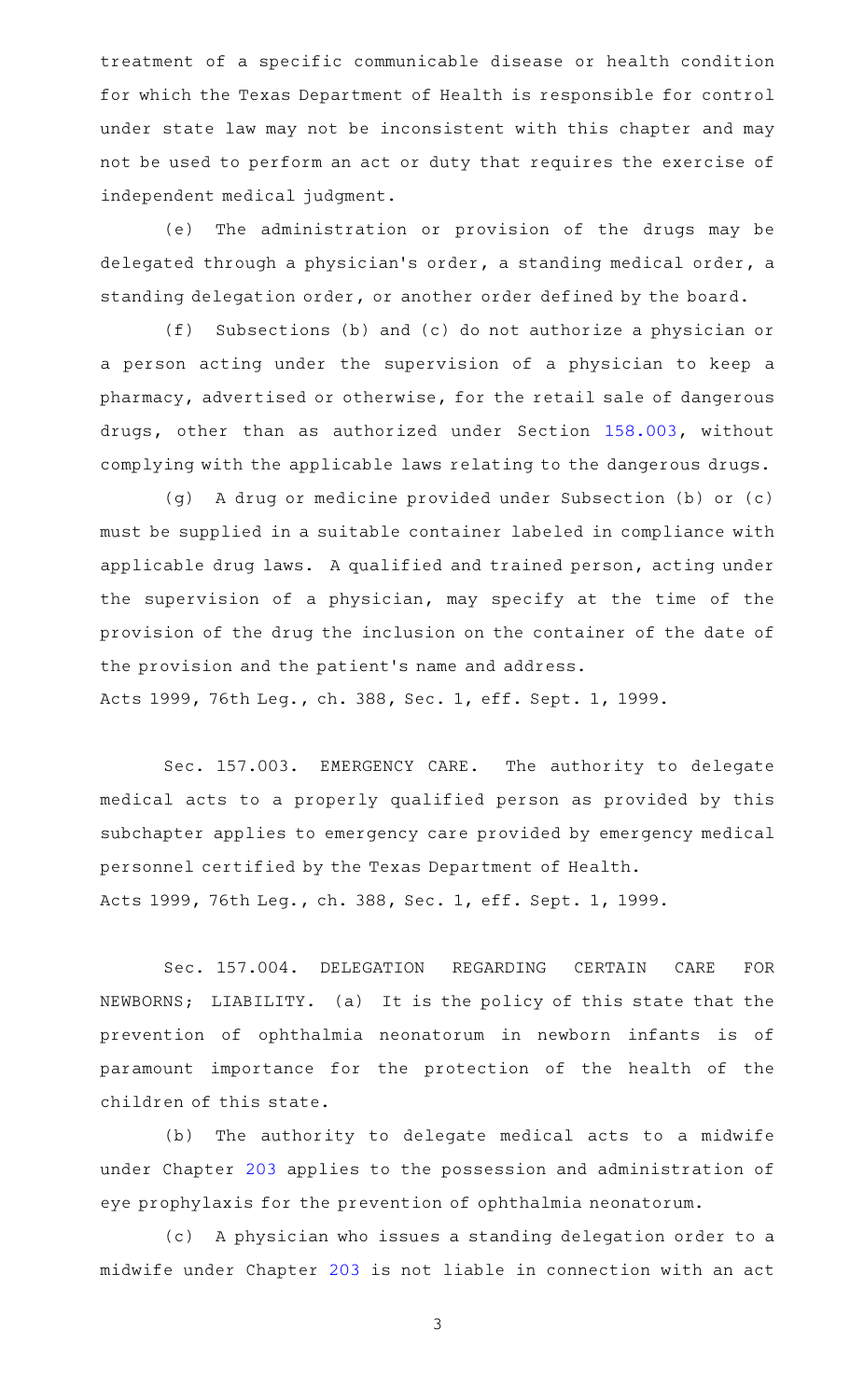performed under that standing delegation order if the midwife provides proof of licensure under that chapter before the order is issued.

Acts 1999, 76th Leg., ch. 388, Sec. 1, eff. Sept. 1, 1999. Amended by:

Acts 2005, 79th Leg., Ch. 1240 (H.B. [1535](http://www.legis.state.tx.us/tlodocs/79R/billtext/html/HB01535F.HTM)), Sec. 53, eff. September 1, 2005.

Sec. 157.005. PERFORMANCE OF DELEGATED ACT NOT PRACTICING WITHOUT MEDICAL LICENSE. A person to whom a physician delegates the performance of a medical act is not considered to be practicing medicine without a license by performing the medical act unless the person acts with knowledge that the delegation and the action taken under the delegation is a violation of this subtitle. Acts 1999, 76th Leg., ch. 388, Sec. 1, eff. Sept. 1, 1999.

Sec. 157.006. LIMITATION ON BOARD RULES REGARDING DELEGATION. The board shall promote a physician's exercise of professional judgment to decide which medical acts may be safely delegated by not adopting rules containing, except as absolutely necessary, global prohibitions or restrictions on the delegation of medical acts.

Acts 1999, 76th Leg., ch. 388, Sec. 1, eff. Sept. 1, 1999.

Sec. 157.007. APPLICABILITY OF OTHER LAWS. An act delegated by a physician under this chapter must comply with other applicable laws.

Acts 1999, 76th Leg., ch. 388, Sec. 1, eff. Sept. 1, 1999.

# SUBCHAPTER B. DELEGATION TO ADVANCED PRACTICE REGISTERED NURSES AND PHYSICIAN ASSISTANTS

Sec. 157.051. DEFINITIONS. In this subchapter:

(1) "Advanced practice registered nurse" has the meaning assigned to that term by Section [301.152](http://www.statutes.legis.state.tx.us/GetStatute.aspx?Code=OC&Value=301.152). The term includes an advanced nurse practitioner and advanced practice nurse.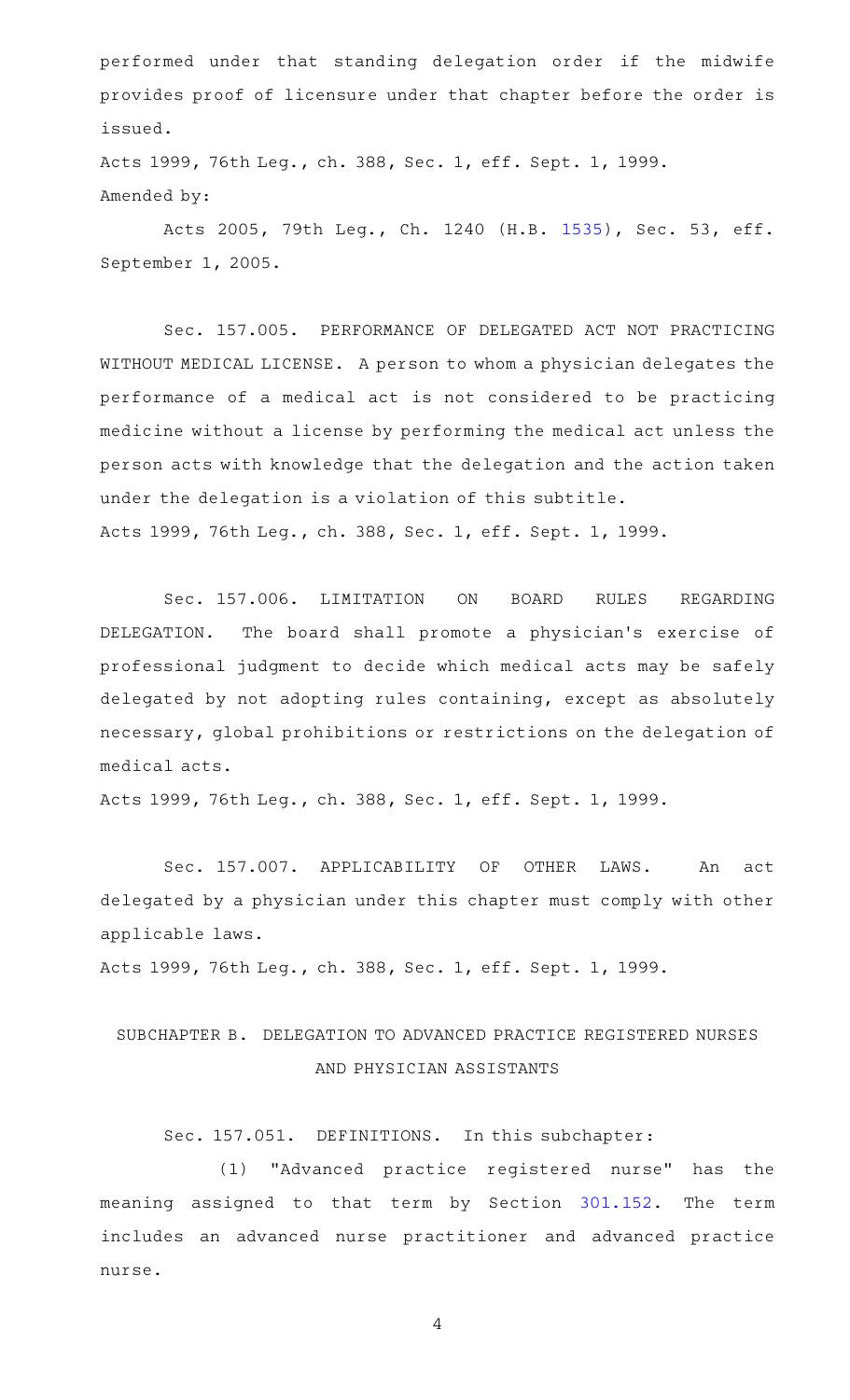(2) "Controlled substance" has the meaning assigned to that term by Section [481.002](http://www.statutes.legis.state.tx.us/GetStatute.aspx?Code=HS&Value=481.002), Health and Safety Code.

(3) "Dangerous drug" has the meaning assigned to that term by Section [483.001](http://www.statutes.legis.state.tx.us/GetStatute.aspx?Code=HS&Value=483.001), Health and Safety Code.

(4) "Device" has the meaning assigned by Section [551.003,](http://www.statutes.legis.state.tx.us/GetStatute.aspx?Code=OC&Value=551.003) and includes durable medical equipment.

(5) "Health professional shortage area" means:

 $(A)$  an urban or rural area of this state that:

(i) is not required to conform to the geographic boundaries of a political subdivision but is a rational area for the delivery of health services;

(ii) the secretary of health and human services determines has a health professional shortage; and

(iii) is not reasonably accessible to an adequately served area;

(B) a population group that the secretary of health and human services determines has a health professional shortage; or

(C) a public or nonprofit private medical facility or other facility that the secretary of health and human services determines has a health professional shortage, as described by 42 U.S.C. Section 254e(a)(1).

(6) "Hospital" means a facility that:

 $(A)$  is:

(i) a general hospital or a special hospital, as those terms are defined by Section [241.003](http://www.statutes.legis.state.tx.us/GetStatute.aspx?Code=HS&Value=241.003), Health and Safety Code, including a hospital maintained or operated by the state; or

(ii) a mental hospital licensed under Chapter [577,](http://www.statutes.legis.state.tx.us/GetStatute.aspx?Code=HS&Value=577) Health and Safety Code; and

 $(B)$  has an organized medical staff.

(7) "Medication order" has the meanings assigned by Section [551.003](http://www.statutes.legis.state.tx.us/GetStatute.aspx?Code=OC&Value=551.003) of this code and Section [481.002](http://www.statutes.legis.state.tx.us/GetStatute.aspx?Code=HS&Value=481.002), Health and Safety Code.

(8) "Nonprescription drug" has the meaning assigned by Section [551.003.](http://www.statutes.legis.state.tx.us/GetStatute.aspx?Code=OC&Value=551.003)

(9) "Physician assistant" means a person who holds a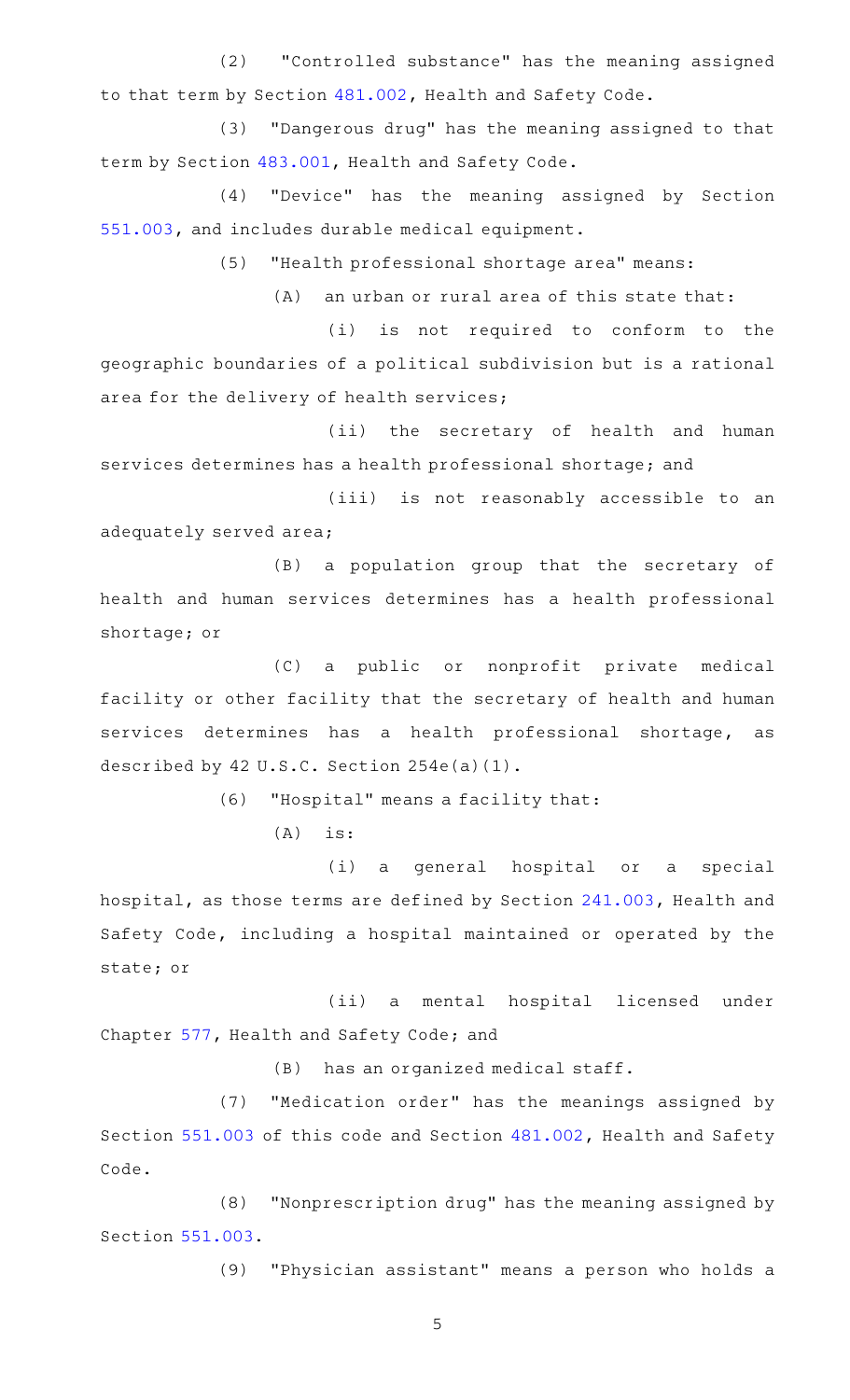license issued under Chapter [204](http://www.statutes.legis.state.tx.us/GetStatute.aspx?Code=OC&Value=204).

(10) "Physician group practice" means an entity through which two or more physicians deliver health care to the public through the practice of medicine on a regular basis and that is:

or

 $(A)$  owned and operated by two or more physicians;

(B) a freestanding clinic, center, or office of a nonprofit health organization certified by the board under Section [162.001\(](http://www.statutes.legis.state.tx.us/GetStatute.aspx?Code=OC&Value=162.001)b) that complies with the requirements of Chapter [162](http://www.statutes.legis.state.tx.us/GetStatute.aspx?Code=OC&Value=162).

(11) "Practice serving a medically underserved population" means:

(A) a practice in a health professional shortage area;

(B) a clinic designated as a rural health clinic under 42 U.S.C. Section 1395x(aa);

(C) a public health clinic or a family planning clinic under contract with the Health and Human Services Commission or the Department of State Health Services;

(D) a clinic designated as a federally qualified health center under 42 U.S.C. Section 1396d(1)(2)(B);

(E) a county, state, or federal correctional facility;

 $(F)$  a practice:

 $(i)$  that either:

(a) is located in an area in which the Department of State Health Services determines there is an insufficient number of physicians providing services to eligible clients of federally, state, or locally funded health care programs; or

(b) is a practice that the Department of State Health Services determines serves a disproportionate number of clients eligible to participate in federally, state, or locally funded health care programs; and

(ii) for which the Department of State Health Services publishes notice of the department 's determination in the Texas Register and provides an opportunity for public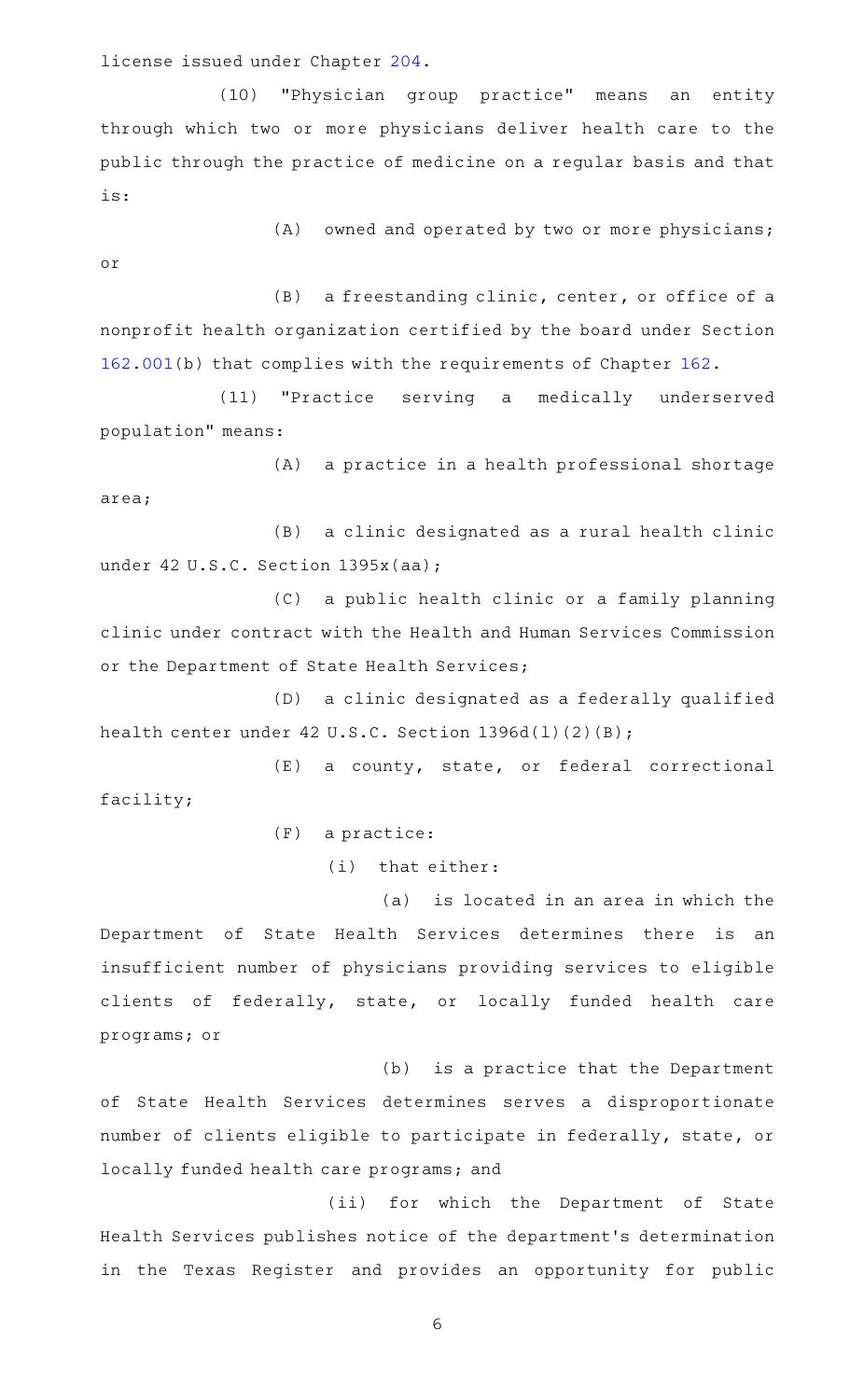comment in the manner provided for a proposed rule under Chapter [2001](http://www.statutes.legis.state.tx.us/GetStatute.aspx?Code=GV&Value=2001), Government Code; or

(G) a practice at which a physician was delegating prescriptive authority to an advanced practice registered nurse or physician assistant on or before March 1, 2013, based on the practice qualifying as a site serving a medically underserved population.

(12) "Prescribe or order a drug or device" means prescribing or ordering a drug or device, including the issuing of a prescription drug order or a medication order.

(13) "Prescription drug" has the meaning assigned by Section [551.003.](http://www.statutes.legis.state.tx.us/GetStatute.aspx?Code=OC&Value=551.003)

(14) "Prescriptive authority agreement" means an agreement entered into by a physician and an advanced practice registered nurse or physician assistant through which the physician delegates to the advanced practice registered nurse or physician assistant the act of prescribing or ordering a drug or device. Acts 1999, 76th Leg., ch. 388, Sec. 1, eff. Sept. 1, 1999. Amended by Acts 2003, 78th Leg., ch. 88, Sec. 1, eff. May 20, 2003. Amended by:

Acts 2005, 79th Leg., Ch. 269 (S.B. [419](http://www.legis.state.tx.us/tlodocs/79R/billtext/html/SB00419F.HTM)), Sec. 1.27, eff. September 1, 2005.

Acts 2013, 83rd Leg., R.S., Ch. 418 (S.B. [406](http://www.legis.state.tx.us/tlodocs/83R/billtext/html/SB00406F.HTM)), Sec. 2, eff. November 1, 2013.

Sec. 157.0511. DELEGATION OF PRESCRIBING AND ORDERING DRUGS AND DEVICES. (a) A physician's authority to delegate the prescribing or ordering of a drug or device under this subchapter is limited to:

(1) nonprescription drugs;

 $(2)$  dangerous drugs; and

(3) controlled substances to the extent provided by Subsections (b) and (b-1).

(b) Except as provided by Subsection  $(b-1)$ , a physician may delegate the prescribing or ordering of a controlled substance only if:

(1) the prescription is for a controlled substance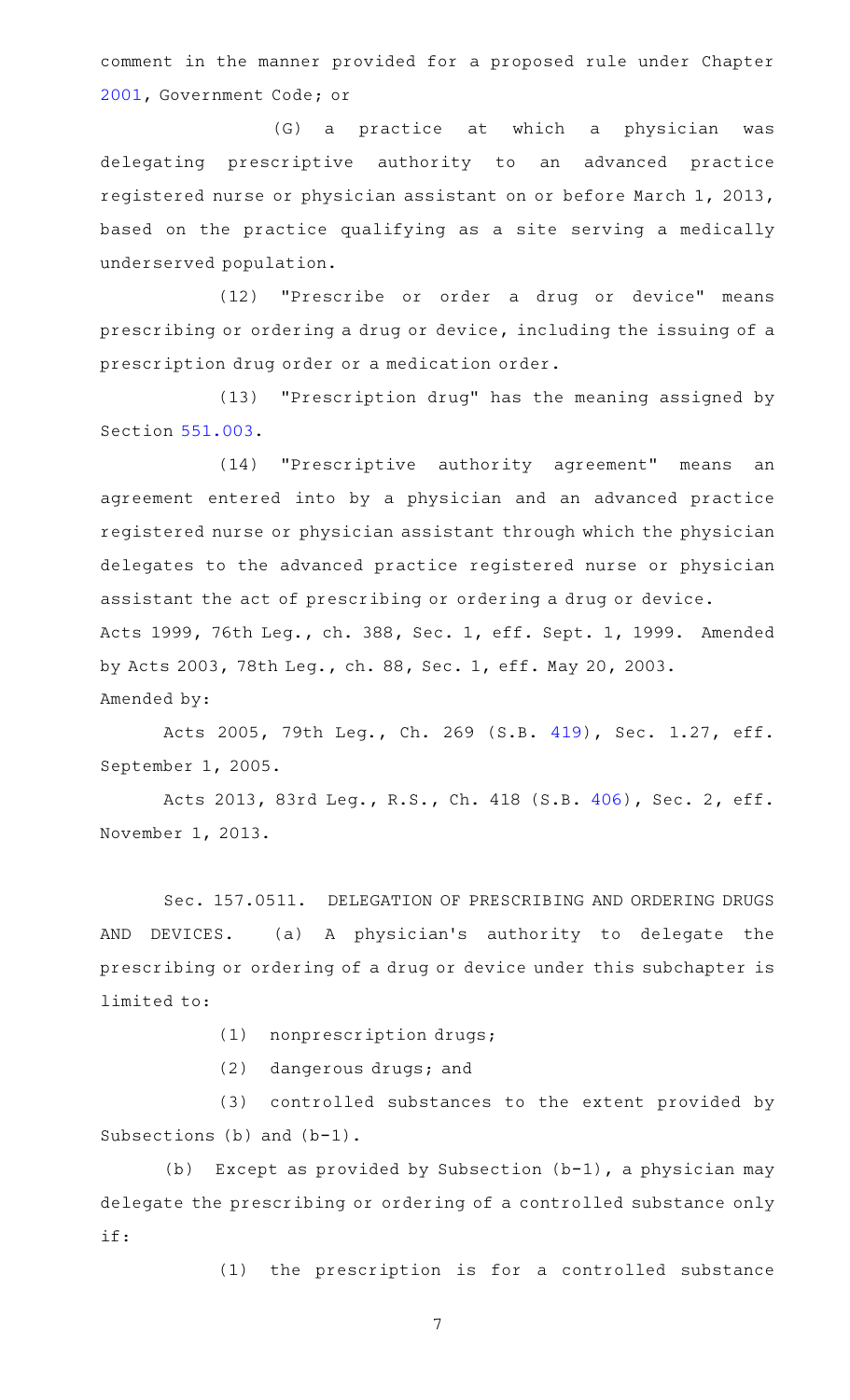listed in Schedule III, IV, or V as established by the commissioner of the Department of State Health Services under Chapter [481](http://www.statutes.legis.state.tx.us/GetStatute.aspx?Code=HS&Value=481), Health and Safety Code;

 $(2)$  the prescription, including a refill of the prescription, is for a period not to exceed 90 days;

(3) with regard to the refill of a prescription, the refill is authorized after consultation with the delegating physician and the consultation is noted in the patient 's chart; and

(4) with regard to a prescription for a child less than two years of age, the prescription is made after consultation with the delegating physician and the consultation is noted in the patient 's chart.

 $(b-1)$  A physician may delegate the prescribing or ordering of a controlled substance listed in Schedule II as established by the commissioner of the Department of State Health Services under Chapter [481,](http://www.statutes.legis.state.tx.us/GetStatute.aspx?Code=HS&Value=481) Health and Safety Code, only:

(1) in a hospital facility-based practice under Section [157.054](http://www.statutes.legis.state.tx.us/GetStatute.aspx?Code=OC&Value=157.054), in accordance with policies approved by the hospital's medical staff or a committee of the hospital's medical staff as provided by the hospital bylaws to ensure patient safety, and as part of the care provided to a patient who:

(A) has been admitted to the hospital for an intended length of stay of 24 hours or greater; or

(B) is receiving services in the emergency department of the hospital; or

(2) as part of the plan of care for the treatment of a person who has executed a written certification of a terminal illness, has elected to receive hospice care, and is receiving hospice treatment from a qualified hospice provider.

 $(b-2)$  The board shall adopt rules that require a physician who delegates the prescribing or ordering of a drug or device to register with the board the name and license number of the physician assistant or advanced practice registered nurse to whom a delegation is made. The board may develop and use an electronic online delegation registration process for registration under this subsection.

(c) This subchapter does not modify the authority granted by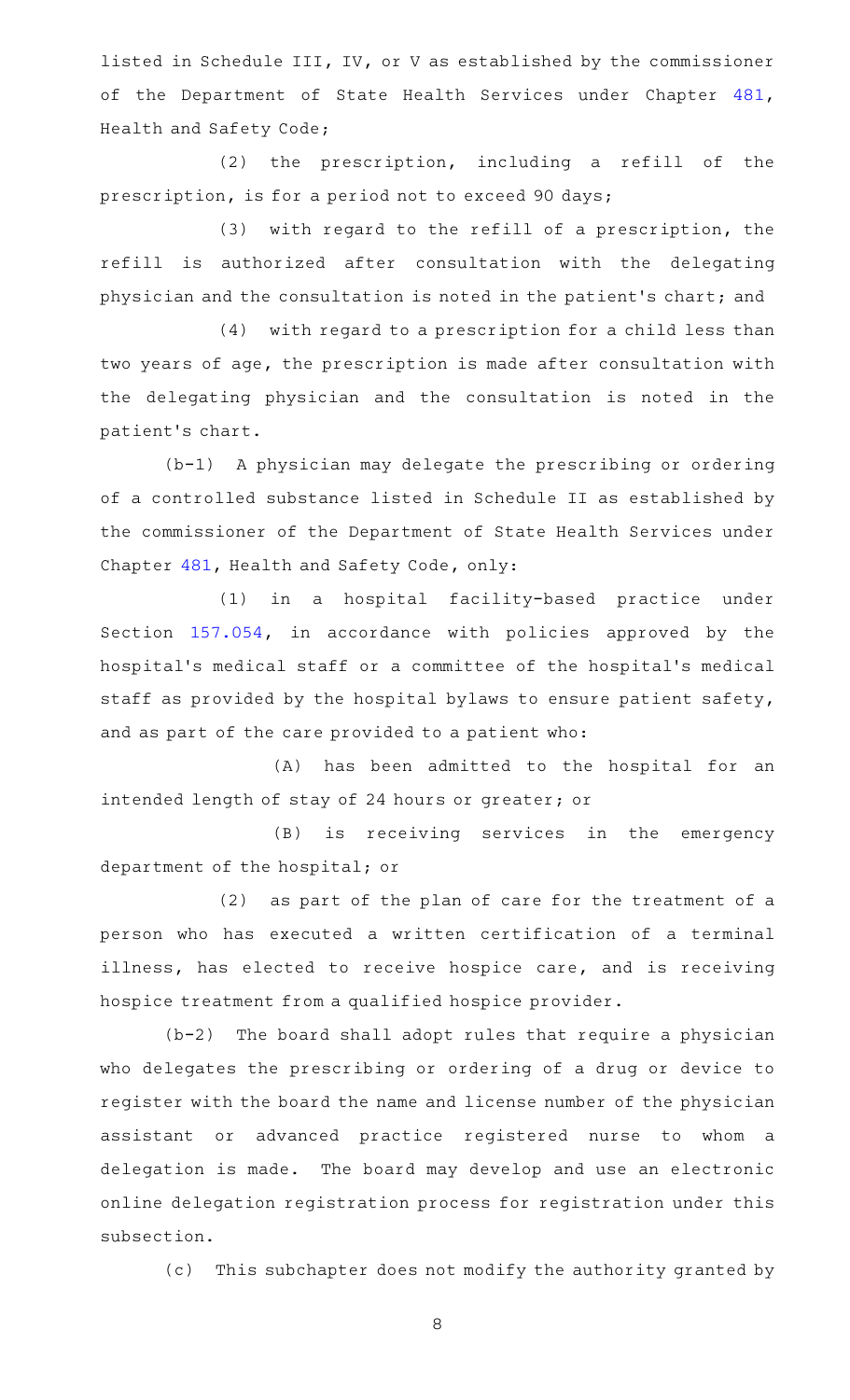law for a licensed registered nurse or physician assistant to administer or provide a medication, including a controlled substance listed in Schedule II as established by the commissioner of the Department of State Health Services under Chapter [481](http://www.statutes.legis.state.tx.us/GetStatute.aspx?Code=HS&Value=481), Health and Safety Code, that is authorized by a physician under a physician 's order, standing medical order, standing delegation order, or protocol.

Added by Acts 2003, 78th Leg., ch. 88, Sec. 2, eff. May 20, 2003. Amended by:

Acts 2005, 79th Leg., Ch. 269 (S.B. [419](http://www.legis.state.tx.us/tlodocs/79R/billtext/html/SB00419F.HTM)), Sec. 1.28, eff. September 1, 2005.

Acts 2009, 81st Leg., R.S., Ch. 746 (S.B. [532](http://www.legis.state.tx.us/tlodocs/81R/billtext/html/SB00532F.HTM)), Sec. 1, eff. September 1, 2009.

Acts 2013, 83rd Leg., R.S., Ch. 418 (S.B. [406](http://www.legis.state.tx.us/tlodocs/83R/billtext/html/SB00406F.HTM)), Sec. 3, eff. November 1, 2013.

Sec. 157.0512. PRESCRIPTIVE AUTHORITY AGREEMENT. (a) A physician may delegate to an advanced practice registered nurse or physician assistant, acting under adequate physician supervision, the act of prescribing or ordering a drug or device as authorized through a prescriptive authority agreement between the physician and the advanced practice registered nurse or physician assistant, as applicable.

(b) A physician and an advanced practice registered nurse or physician assistant are eligible to enter into or be parties to a prescriptive authority agreement only if:

 $(1)$  if applicable, the Texas Board of Nursing has approved the advanced practice registered nurse 's authority to prescribe or order a drug or device as authorized under this subchapter;

(2) the advanced practice registered nurse or physician assistant:

(A) holds an active license to practice in this state as an advanced practice registered nurse or physician assistant, as applicable, and is in good standing in this state; and

(B) is not currently prohibited by the Texas Board of Nursing or the Texas Physician Assistant Board, as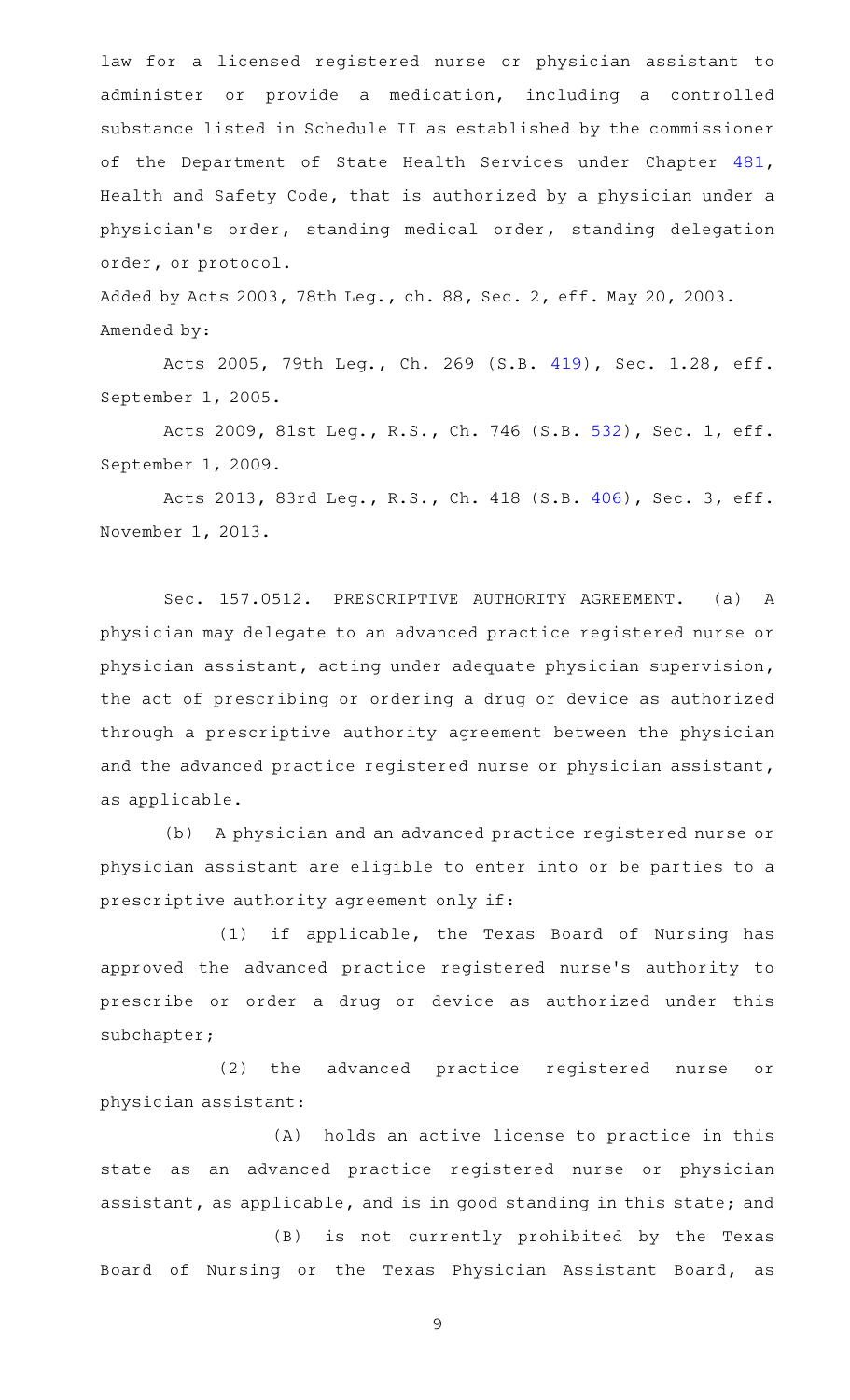applicable, from executing a prescriptive authority agreement; and

(3) before executing the prescriptive authority agreement, the physician and the advanced practice registered nurse or physician assistant disclose to the other prospective party to the agreement any prior disciplinary action by the board, the Texas Board of Nursing, or the Texas Physician Assistant Board, as applicable.

(c) Except as provided by Subsection (d), the combined number of advanced practice registered nurses and physician assistants with whom a physician may enter into a prescriptive authority agreement may not exceed seven advanced practice registered nurses and physician assistants or the full-time equivalent of seven advanced practice registered nurses and physician assistants.

(d) Subsection (c) does not apply to a prescriptive authority agreement if the prescriptive authority is being exercised in:

(1) a practice serving a medically underserved population; or

(2) a facility-based practice in a hospital under Section [157.054.](http://www.statutes.legis.state.tx.us/GetStatute.aspx?Code=OC&Value=157.054)

(e) A prescriptive authority agreement must, at a minimum:

(1) be in writing and signed and dated by the parties to the agreement;

 $(2)$  state the name, address, and all professional license numbers of the parties to the agreement;

(3) state the nature of the practice, practice locations, or practice settings;

(4) identify the types or categories of drugs or devices that may be prescribed or the types or categories of drugs or devices that may not be prescribed;

(5) provide a general plan for addressing consultation and referral;

(6) provide a plan for addressing patient emergencies;

(7) state the general process for communication and the sharing of information between the physician and the advanced practice registered nurse or physician assistant to whom the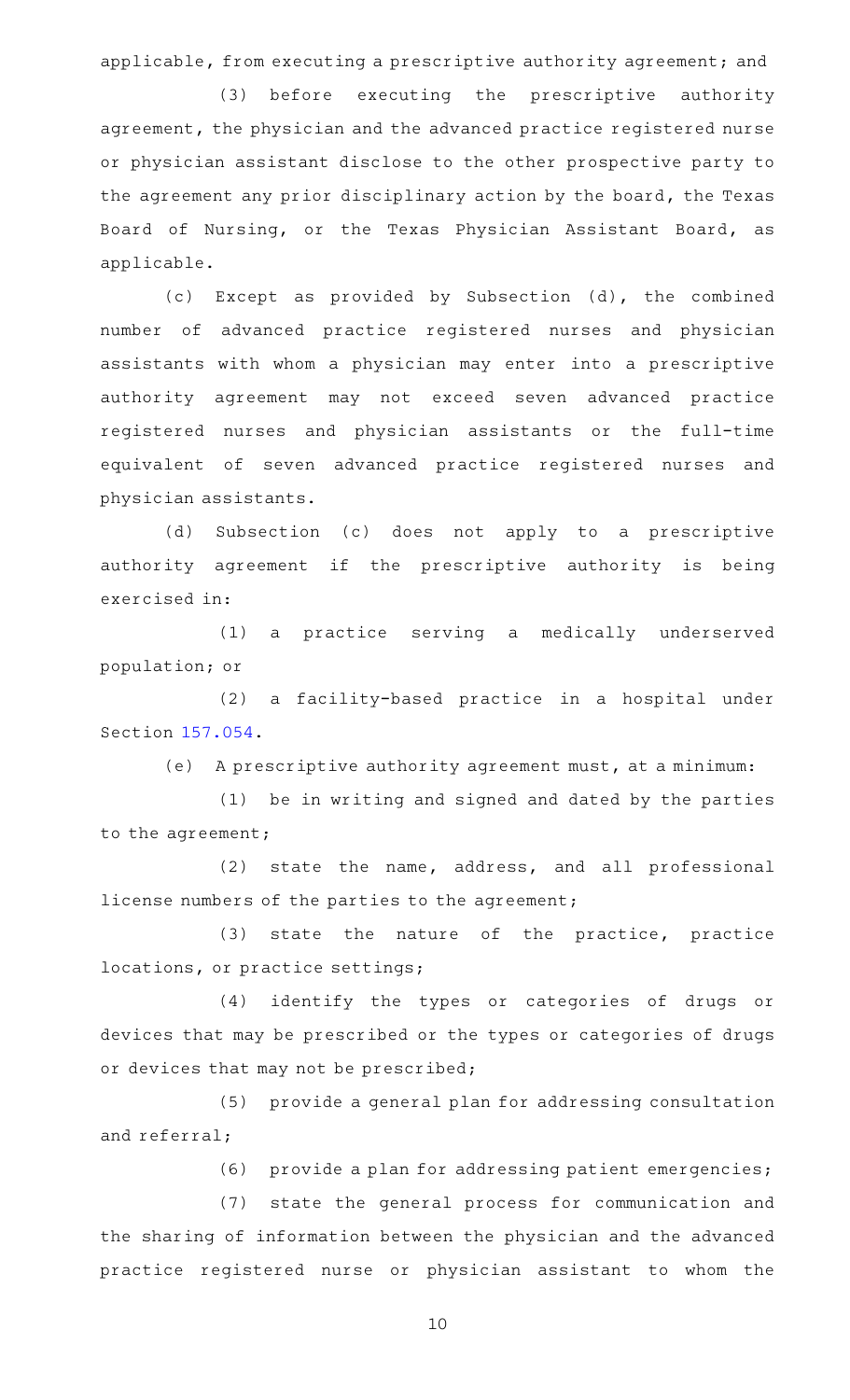physician has delegated prescriptive authority related to the care and treatment of patients;

(8) if alternate physician supervision is to be utilized, designate one or more alternate physicians who may:

(A) provide appropriate supervision on a temporary basis in accordance with the requirements established by the prescriptive authority agreement and the requirements of this subchapter; and

(B) participate in the prescriptive authority quality assurance and improvement plan meetings required under this section; and

(9) describe a prescriptive authority quality assurance and improvement plan and specify methods for documenting the implementation of the plan that include the following:

 $(A)$  chart review, with the number of charts to be reviewed determined by the physician and advanced practice registered nurse or physician assistant; and

(B) periodic meetings between the advanced practice registered nurse or physician assistant and the physician.

(f) The periodic meetings described by Subsection  $(e)(9)(B)$ must:

 $(1)$  include:

(A) the sharing of information relating to patient treatment and care, needed changes in patient care plans, and issues relating to referrals; and

(B) discussion of patient care improvement;

 $(2)$  be documented; and

(3) take place at least once a month in a manner determined by the physician and the advanced practice registered nurse or physician assistant.

(f-1) Repealed by Acts 2019, 86th Leg., R.S., Ch. 38 (H.B. [278\)](http://www.legis.state.tx.us/tlodocs/86R/billtext/html/HB00278F.HTM), Sec. 2, eff. September 1, 2019.

(g) The prescriptive authority agreement may include other provisions agreed to by the physician and advanced practice registered nurse or physician assistant.

(h) If the parties to the prescriptive authority agreement practice in a physician group practice, the physician may appoint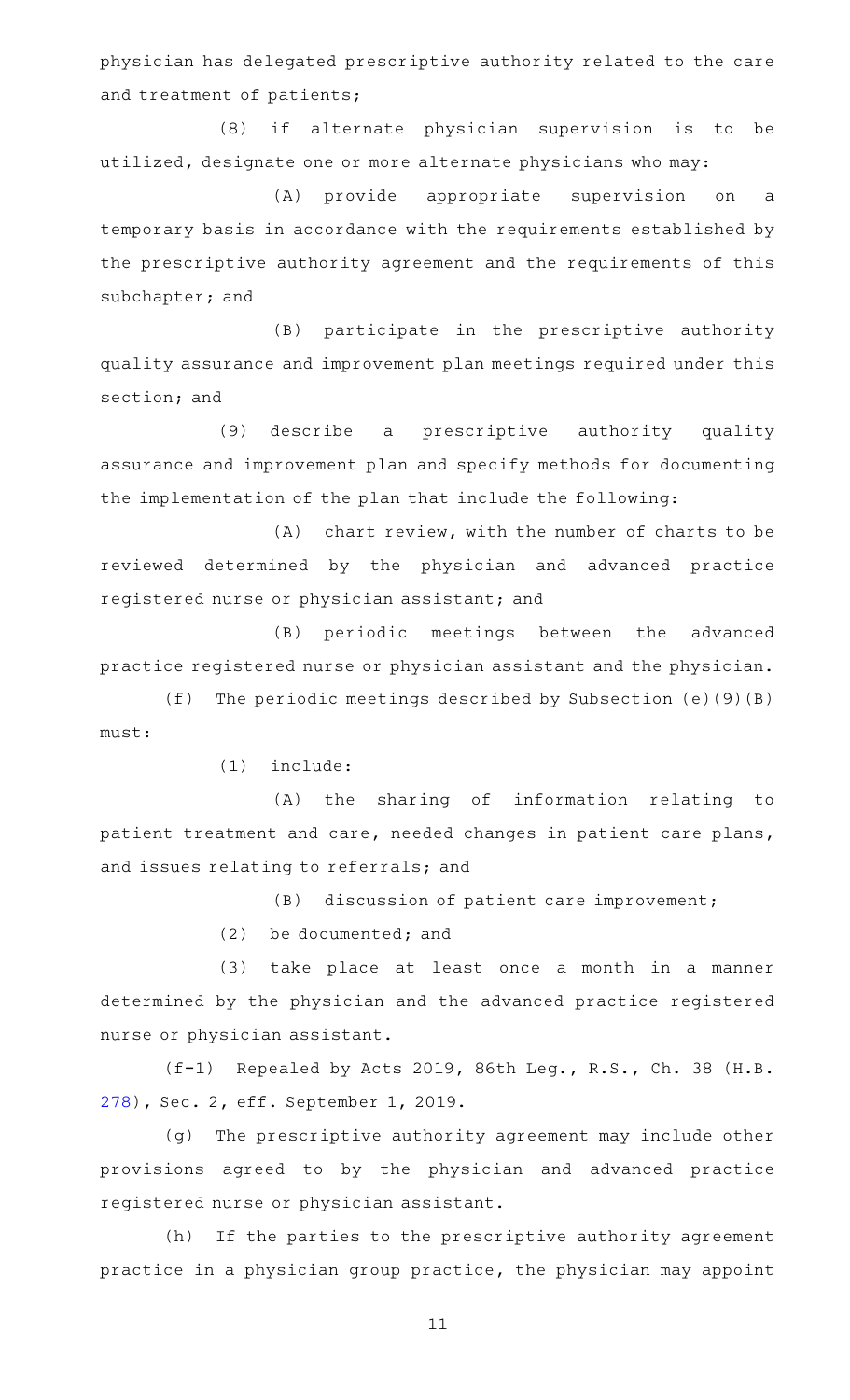one or more alternate supervising physicians designated under Subsection (e)(8), if any, to conduct and document the quality assurance meetings in accordance with the requirements of this subchapter.

(i) The prescriptive authority agreement need not describe the exact steps that an advanced practice registered nurse or physician assistant must take with respect to each specific condition, disease, or symptom.

(j) A physician, advanced practice registered nurse, or physician assistant who is a party to a prescriptive authority agreement must retain a copy of the agreement until the second anniversary of the date the agreement is terminated.

(k) A party to a prescriptive authority agreement may not by contract waive, void, or nullify any provision of this section or Section [157.0513](http://www.statutes.legis.state.tx.us/GetStatute.aspx?Code=OC&Value=157.0513).

(1) In the event that a party to a prescriptive authority agreement is notified that the individual has become the subject of an investigation by the board, the Texas Board of Nursing, or the Texas Physician Assistant Board, the individual shall immediately notify the other party to the prescriptive authority agreement.

(m) The prescriptive authority agreement and any amendments must be reviewed at least annually, dated, and signed by the parties to the agreement. The prescriptive authority agreement and any amendments must be made available to the board, the Texas Board of Nursing, or the Texas Physician Assistant Board not later than the third business day after the date of receipt of request, if any.

(n) The prescriptive authority agreement should promote the exercise of professional judgment by the advanced practice registered nurse or physician assistant commensurate with the advanced practice registered nurse 's or physician assistant 's education and experience and the relationship between the advanced practice registered nurse or physician assistant and the physician.

(o) This section shall be liberally construed to allow the use of prescriptive authority agreements to safely and effectively utilize the skills and services of advanced practice registered nurses and physician assistants.

(p) The board may not adopt rules pertaining to the elements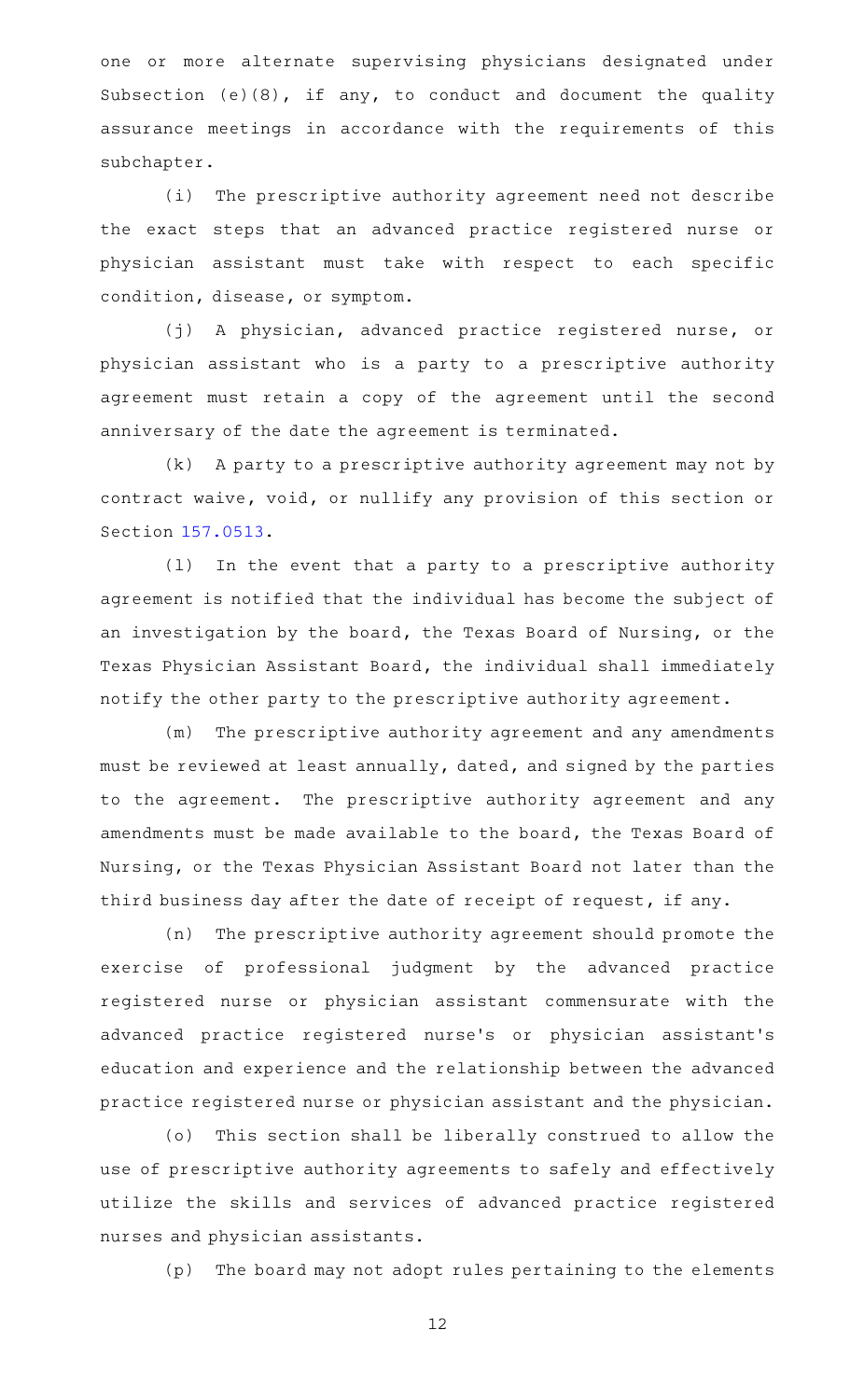of a prescriptive authority agreement that would impose requirements in addition to the requirements under this section. The board may adopt other rules relating to physician delegation under this chapter.

Added by Acts 2013, 83rd Leg., R.S., Ch. 418 (S.B. [406](http://www.legis.state.tx.us/tlodocs/83R/billtext/html/SB00406F.HTM)), Sec. 4, eff. November 1, 2013.

Amended by:

Acts 2017, 85th Leg., R.S., Ch. 928 (S.B. [1625](http://www.legis.state.tx.us/tlodocs/85R/billtext/html/SB01625F.HTM)), Sec. 1, eff. September 1, 2017.

Acts 2019, 86th Leg., R.S., Ch. 38 (H.B. [278](http://www.legis.state.tx.us/tlodocs/86R/billtext/html/HB00278F.HTM)), Sec. 1, eff. September 1, 2019.

Acts 2019, 86th Leg., R.S., Ch. 38 (H.B. [278](http://www.legis.state.tx.us/tlodocs/86R/billtext/html/HB00278F.HTM)), Sec. 2, eff. September 1, 2019.

Sec. 157.0513. PRESCRIPTIVE AUTHORITY AGREEMENT: INFORMATION. (a) The board, the Texas Board of Nursing, and the Texas Physician Assistant Board shall jointly develop a process:

 $(1)$  to exchange information regarding the names, locations, and license numbers of each physician, advanced practice registered nurse, and physician assistant who has entered into a prescriptive authority agreement;

(2) by which each board shall immediately notify the other boards when a license holder of the board becomes the subject of an investigation involving the delegation and supervision of prescriptive authority, as well as the final disposition of any such investigation;

(3) by which each board shall maintain and share a list of the board's license holders who have been subject to a final adverse disciplinary action for an act involving the delegation and supervision of prescriptive authority; and

(4) to ensure that each advanced practice registered nurse or physician assistant who has entered into a prescriptive authority agreement authorizing the prescribing of opioids is required to complete not less than two hours of continuing education annually regarding safe and effective pain management related to the prescription of opioids and other controlled substances, including education regarding: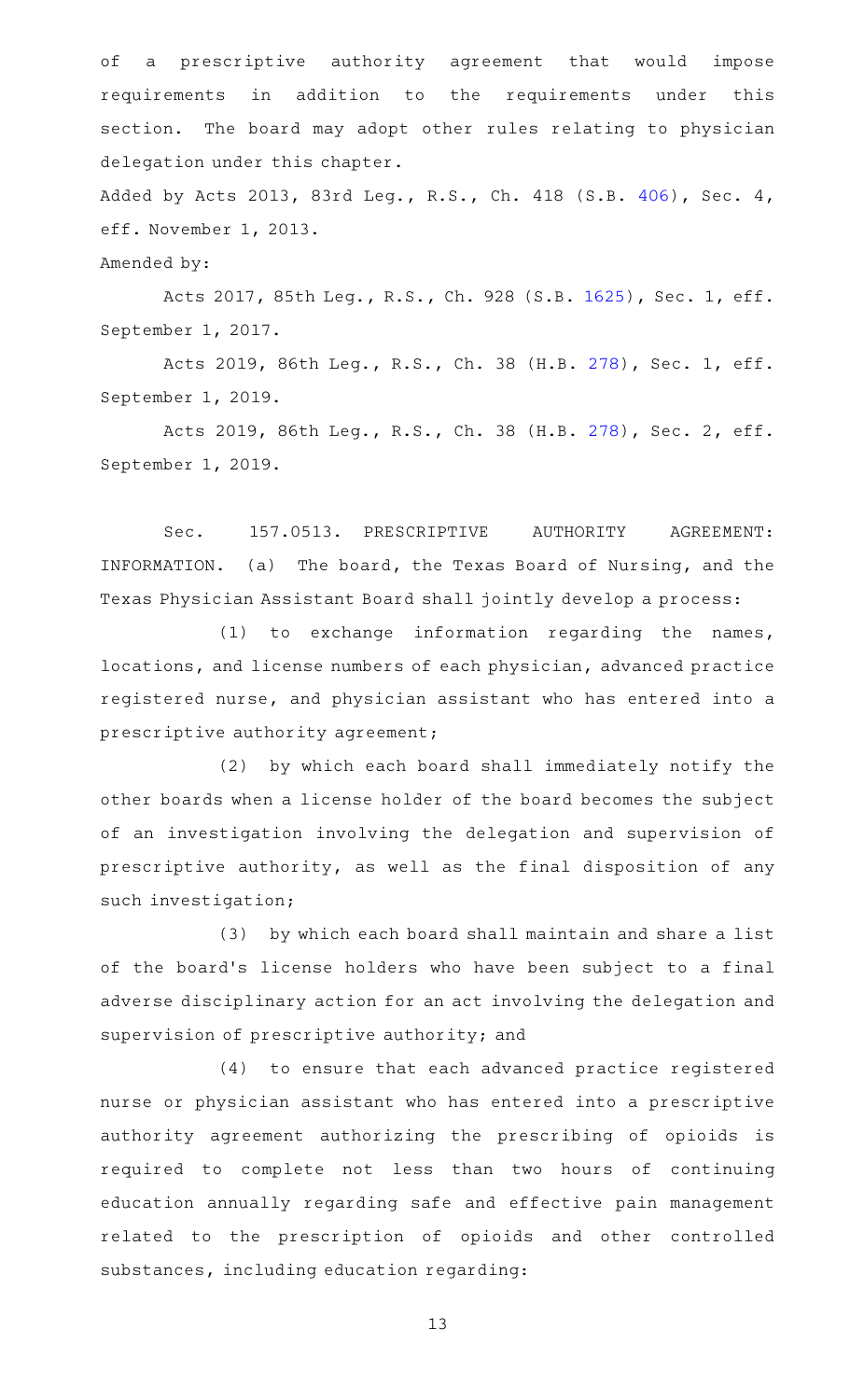$(A)$  reasonable standards of care;

(B) the identification of drug-seeking behavior

in patients; and

(C) effectively communicating with patients regarding the prescription of an opioid or other controlled substance.

(b) If the board, the Texas Board of Nursing, or the Texas Physician Assistant Board receives a notice under Subsection (a)(2), the board that received notice may open an investigation against a license holder of the board who is a party to a prescriptive authority agreement with the license holder who is under investigation by the board that provided notice under Subsection (a)(2).

(c) The board shall maintain and make available to the public a searchable online list of physicians, advanced practice registered nurses, and physician assistants who have entered into a prescriptive authority agreement authorized under Section [157.0512](http://www.statutes.legis.state.tx.us/GetStatute.aspx?Code=OC&Value=157.0512) and identify the physician, advanced practice registered nurse, or physician assistant with whom each physician, advanced practice registered nurse, and physician assistant has entered into a prescriptive authority agreement.

(d) The board shall collaborate with the Texas Board of Nursing and the Texas Physician Assistant Board to maintain and make available to the public a list of physicians, advanced practice registered nurses, and physician assistants who are prohibited from entering into or practicing under a prescriptive authority agreement.

Added by Acts 2013, 83rd Leg., R.S., Ch. 418 (S.B. [406](http://www.legis.state.tx.us/tlodocs/83R/billtext/html/SB00406F.HTM)), Sec. 4, eff. November 1, 2013.

# Amended by:

Acts 2019, 86th Leg., R.S., Ch. 818 (H.B. [2454](http://www.legis.state.tx.us/tlodocs/86R/billtext/html/HB02454F.HTM)), Sec. 2, eff. September 1, 2019.

Sec. 157.0514. PRESCRIPTIVE AUTHORITY AGREEMENT: INSPECTIONS. If the board receives a notice under Section [157.0513\(](http://www.statutes.legis.state.tx.us/GetStatute.aspx?Code=OC&Value=157.0513)a)(2), the board or an authorized board representative may enter, with reasonable notice and at a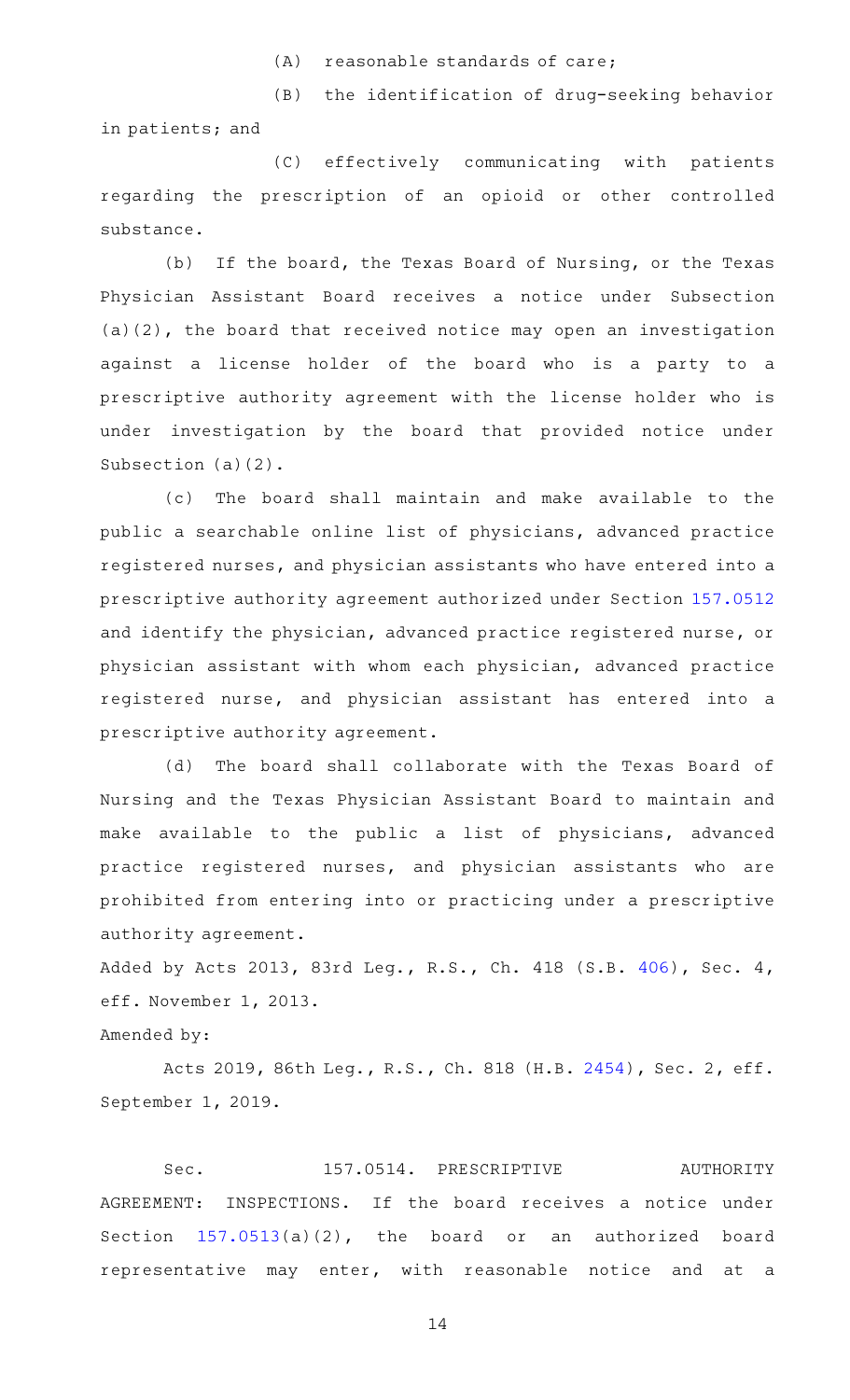reasonable time, unless the notice would jeopardize an investigation, a site where a party to a prescriptive authority agreement practices to inspect and audit any records or activities relating to the implementation and operation of the agreement. To the extent reasonably possible, the board and the board's authorized representative shall conduct any inspection or audit under this section in a manner that minimizes disruption to the delivery of patient care.

Added by Acts 2013, 83rd Leg., R.S., Ch. 418 (S.B. [406](http://www.legis.state.tx.us/tlodocs/83R/billtext/html/SB00406F.HTM)), Sec. 4, eff. November 1, 2013.

Sec. 157.054. PRESCRIBING AT FACILITY-BASED PRACTICE SITES. (a) One or more physicians licensed by the board may delegate, to one or more physician assistants or advanced practice registered nurses acting under adequate physician supervision whose practice is facility-based at a hospital or licensed long-term care facility, the administration or provision of a drug and the prescribing or ordering of a drug or device if each of the delegating physicians is:

(1) the medical director or chief of medical staff of the facility in which the physician assistant or advanced practice registered nurse practices;

(2) the chair of the facility's credentialing committee;

(3) a department chair of a facility department in which the physician assistant or advanced practice registered nurse practices; or

(4) a physician who consents to the request of the medical director or chief of medical staff to delegate the prescribing or ordering of a drug or device at the facility in which the physician assistant or advanced practice registered nurse practices.

 $(a-1)$  The limits on the number of advanced practice registered nurses or physician assistants to whom a physician may delegate under Section [157.0512](http://www.statutes.legis.state.tx.us/GetStatute.aspx?Code=OC&Value=157.0512) do not apply to a physician under Subsection (a) whose practice is facility-based under this section, provided that the physician is not delegating in a freestanding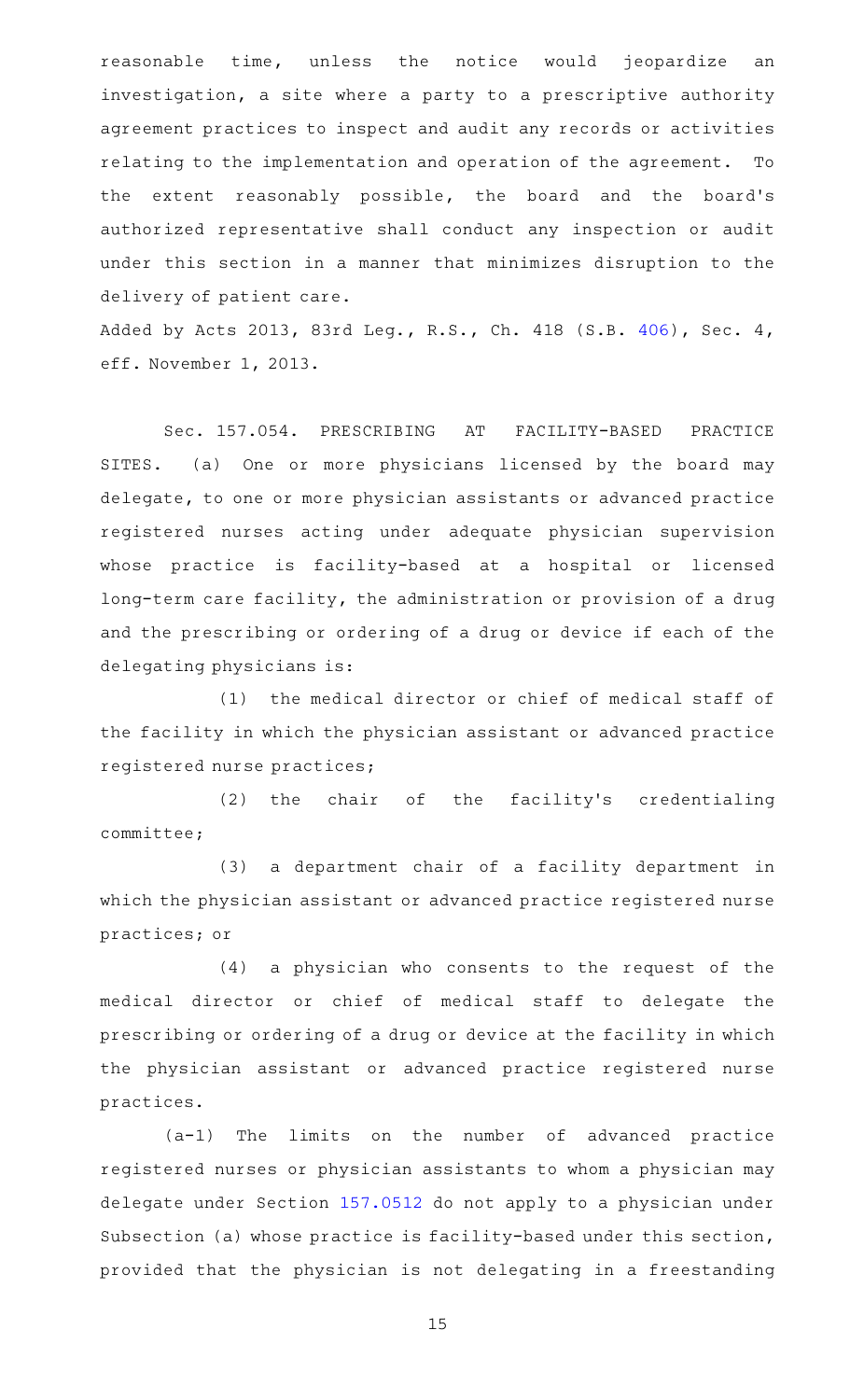clinic, center, or practice of the facility.

(b) A physician's authority to delegate under Subsection (a) is limited as follows:

 $(1)$  the delegation must be made under a physician's order, standing medical order, standing delegation order, or another order or protocol developed in accordance with policies approved by the facility 's medical staff or a committee of the facility 's medical staff as provided by the facility bylaws;

(2) the delegation must occur in the facility in which the physician is the medical director, the chief of medical staff, the chair of the credentialing committee, a department chair, or a physician who consents to delegate under Subsection (a)(4);

(3) the delegation may not permit the prescribing or ordering of a drug or device for the care or treatment of the patients of any other physician without the prior consent of that physician; and

(4) delegation in a long-term care facility must be by the medical director and is limited to the prescribing or ordering of a drug or device to not more than seven advanced practice registered nurses or physician assistants or their full-time equivalents.

(b-1) A facility-based physician may not delegate at more than one hospital or more than two long-term care facilities under this section unless approved by the board. The facility-based physician may not be prohibited from delegating the prescribing or ordering of drugs or devices under Section [157.0512](http://www.statutes.legis.state.tx.us/GetStatute.aspx?Code=OC&Value=157.0512) at other practice locations, including hospitals or long-term care facilities, provided that the delegation at those locations complies with all the requirements of Section [157.0512.](http://www.statutes.legis.state.tx.us/GetStatute.aspx?Code=OC&Value=157.0512)

(c) Physician supervision of the prescribing or ordering of a drug or device must conform to what a reasonable, prudent physician would find consistent with sound medical judgment but may vary with the education and experience of the particular advanced practice registered nurse or physician assistant. A physician shall provide continuous supervision, but the constant physical presence of the physician is not required.

(d) An alternate physician may provide appropriate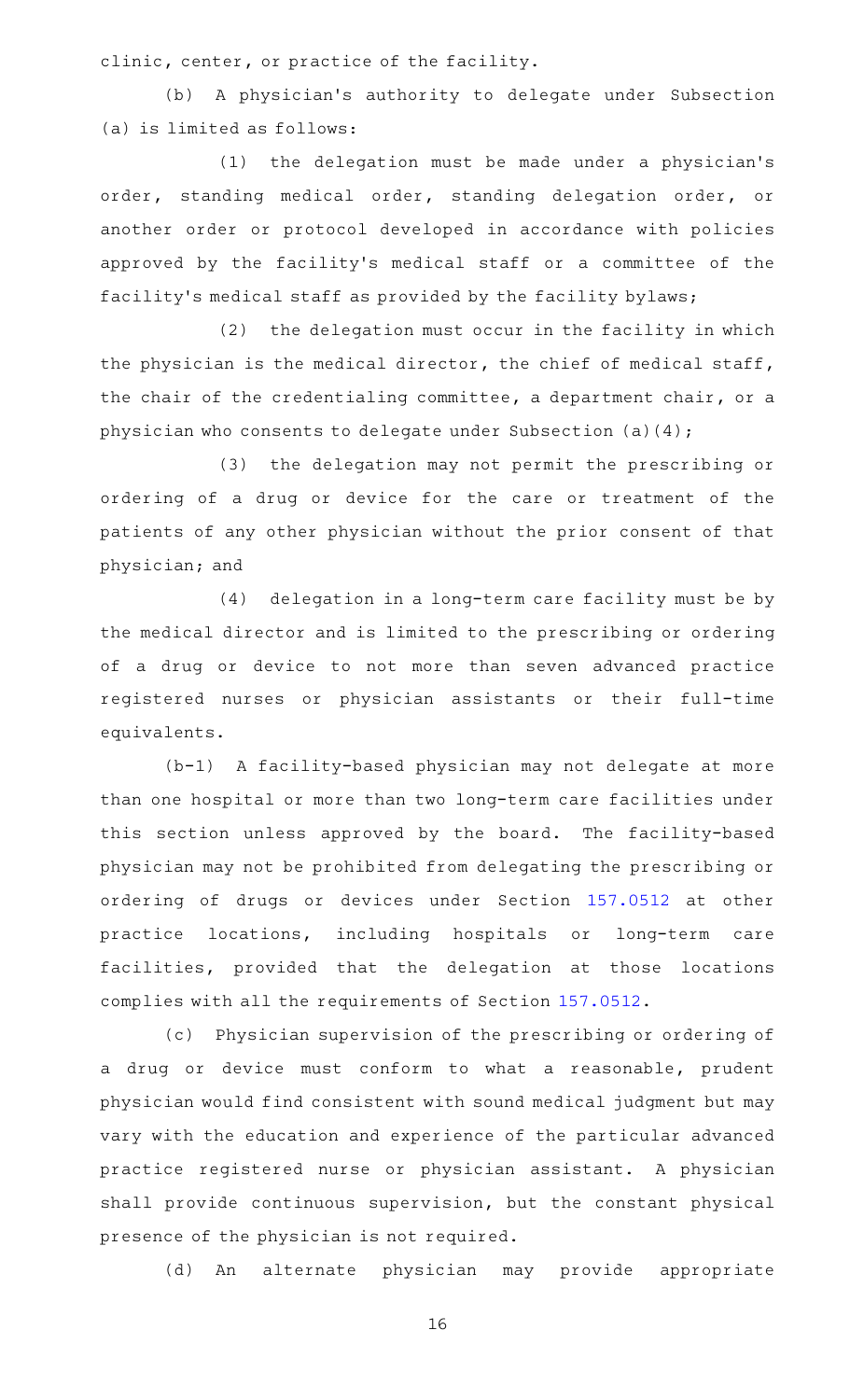supervision on a temporary basis as defined and established by board rule.

Acts 1999, 76th Leg., ch. 388, Sec. 1, eff. Sept. 1, 1999. Amended by Acts 2003, 78th Leg., ch. 88, Sec. 5, eff. May 20, 2003. Amended by:

Acts 2009, 81st Leg., R.S., Ch. 746 (S.B. [532](http://www.legis.state.tx.us/tlodocs/81R/billtext/html/SB00532F.HTM)), Sec. 3, eff. September 1, 2009.

Acts 2013, 83rd Leg., R.S., Ch. 418 (S.B. [406](http://www.legis.state.tx.us/tlodocs/83R/billtext/html/SB00406F.HTM)), Sec. 5, eff. November 1, 2013.

Sec. 157.055. ORDERS AND PROTOCOLS. A protocol or other order shall be defined in a manner that promotes the exercise of professional judgment by the advanced practice registered nurse and physician assistant commensurate with the education and experience of that person. Under this section, an order or protocol used by a reasonable and prudent physician exercising sound medical judgment:

 $(1)$  is not required to describe the exact steps that an advanced practice registered nurse or a physician assistant must take with respect to each specific condition, disease, or symptom; and

(2) may state the types or categories of medications that may be prescribed or the types or categories of medications that may not be prescribed.

Acts 1999, 76th Leg., ch. 388, Sec. 1, eff. Sept. 1, 1999. Amended by:

Acts 2013, 83rd Leg., R.S., Ch. 418 (S.B. [406](http://www.legis.state.tx.us/tlodocs/83R/billtext/html/SB00406F.HTM)), Sec. 6, eff. November 1, 2013.

Sec. 157.056. PRESCRIPTION INFORMATION. The following information must be provided on each prescription subject to this subchapter:

- $(1)$  the patient's name and address;
- (2) the drug to be dispensed;

(3) directions to the patient regarding the taking of the drug and the dosage;

 $(4)$  the intended use of the drug, if appropriate;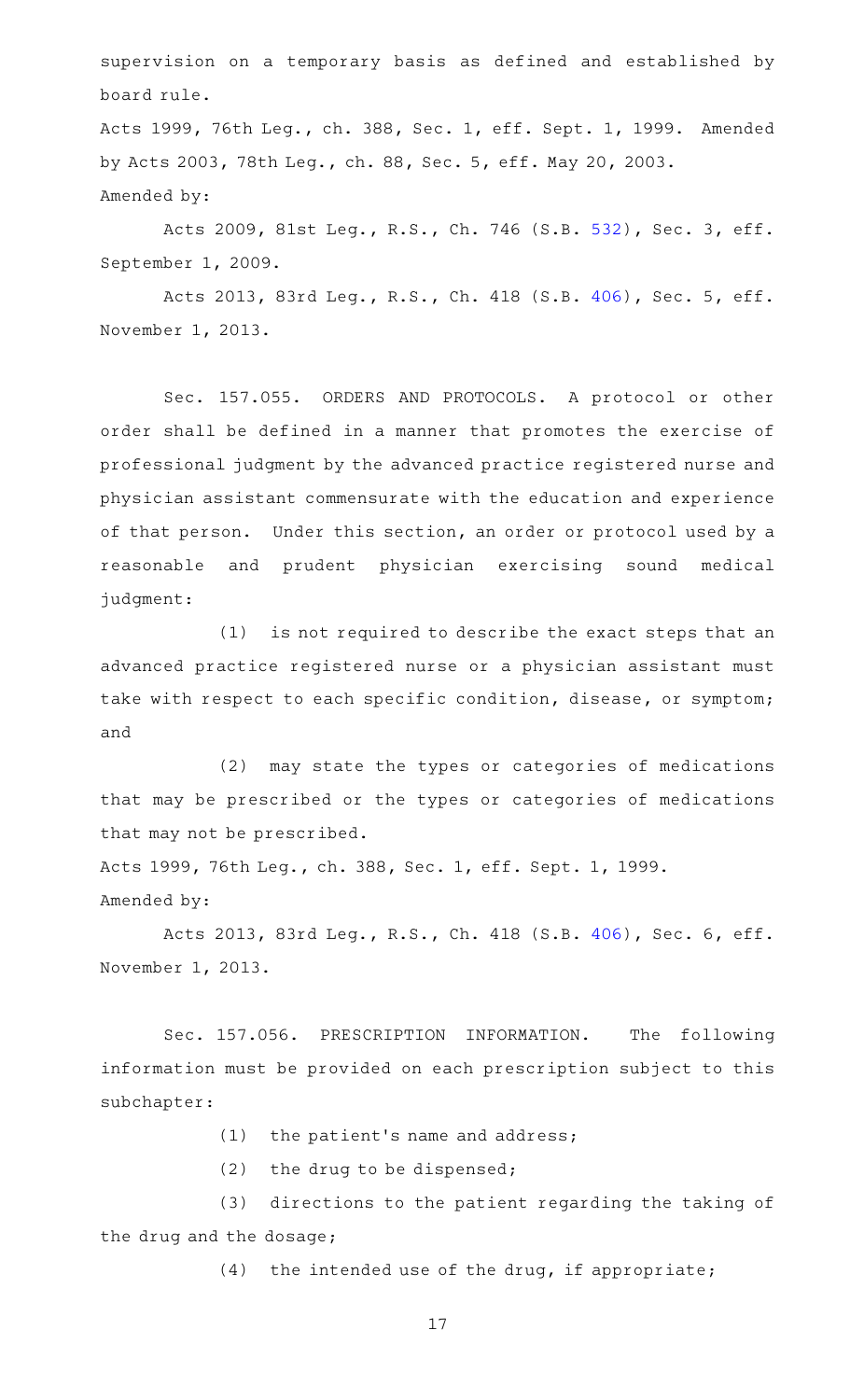(5) the name, address, and telephone number of the physician;

(6) the name, address, telephone number, and identification number of the registered nurse or physician assistant completing or signing the prescription drug order;

(7) the date; and

(8) the number of refills permitted.

Acts 1999, 76th Leg., ch. 388, Sec. 1, eff. Sept. 1, 1999.

Sec. 157.057. ADDITIONAL IMPLEMENTATION METHODS. The board may adopt additional methods to implement:

(1) a physician's prescription; or

(2) the delegation of prescriptive authority. Acts 1999, 76th Leg., ch. 388, Sec. 1, eff. Sept. 1, 1999. Amended by:

Acts 2013, 83rd Leg., R.S., Ch. 418 (S.B. [406](http://www.legis.state.tx.us/tlodocs/83R/billtext/html/SB00406F.HTM)), Sec. 7, eff. November 1, 2013.

Sec. 157.058. DELEGATION TO CERTIFIED REGISTERED NURSE ANESTHETIST. (a) In a licensed hospital or ambulatory surgical center, a physician may delegate to a certified registered nurse anesthetist the ordering of drugs and devices necessary for the nurse anesthetist to administer an anesthetic or an anesthesia-related service ordered by the physician.

(b) The physician's order for anesthesia or anesthesia-related services is not required to specify a drug, dose, or administration technique.

(c) Pursuant to the physician's order and in accordance with facility policies or medical staff bylaws, the nurse anesthetist may select, obtain, and administer those drugs and apply the medical devices appropriate to accomplish the order and maintain the patient within a sound physiological status.

(d) This section shall be liberally construed to permit the full use of safe and effective medication orders to use the skills and services of certified registered nurse anesthetists. Acts 1999, 76th Leg., ch. 388, Sec. 1, eff. Sept. 1, 1999.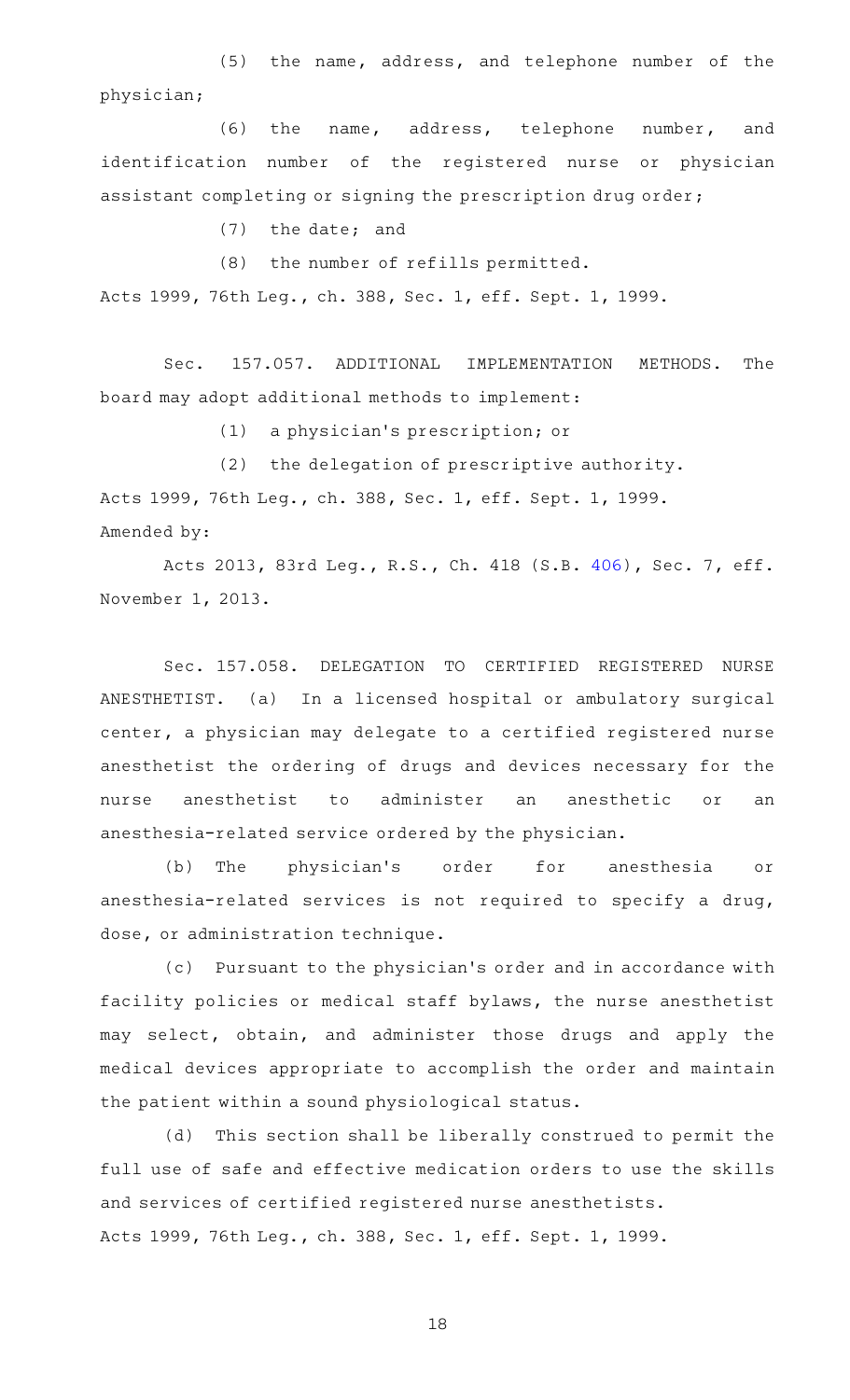Sec. 157.059. DELEGATION REGARDING CERTAIN OBSTETRICAL SERVICES. (a) In this section, "provide" means to supply, for a term not to exceed 48 hours, one or more unit doses of a controlled substance for the immediate needs of a patient.

(b) A physician may delegate to a physician assistant offering obstetrical services and certified by the board as specializing in obstetrics or an advanced practice registered nurse recognized by the Texas Board of Nursing as a nurse midwife the act of administering or providing controlled substances to the physician assistant 's or nurse midwife 's clients during intrapartum and immediate postpartum care.

(c) The physician may not delegate:

(1) the use of a prescription sticker or the use or issuance of an official prescription form; or

(2) the authority to issue an electronic prescription under Section [481.075](http://www.statutes.legis.state.tx.us/GetStatute.aspx?Code=HS&Value=481.075), Health and Safety Code.

(d) The delegation of authority to administer or provide controlled substances under Subsection (b) must be under a physician's order, medical order, standing delegation order, prescriptive authority agreement, or protocol that requires adequate and documented availability for access to medical care.

(e) The physician's orders, medical orders, standing delegation orders, prescriptive authority agreements, or protocols must require the reporting of or monitoring of each client 's progress, including complications of pregnancy and delivery and the administration and provision of controlled substances by the nurse midwife or physician assistant to the clients of the nurse midwife or physician assistant.

(f) The authority of a physician to delegate under this section is limited to:

(1) seven nurse midwives or physician assistants or their full-time equivalents; and

(2) the designated facility at which the nurse midwife or physician assistant provides care.

(g) The controlled substance must be supplied in a suitable container that is labeled in compliance with the applicable drug laws and must include: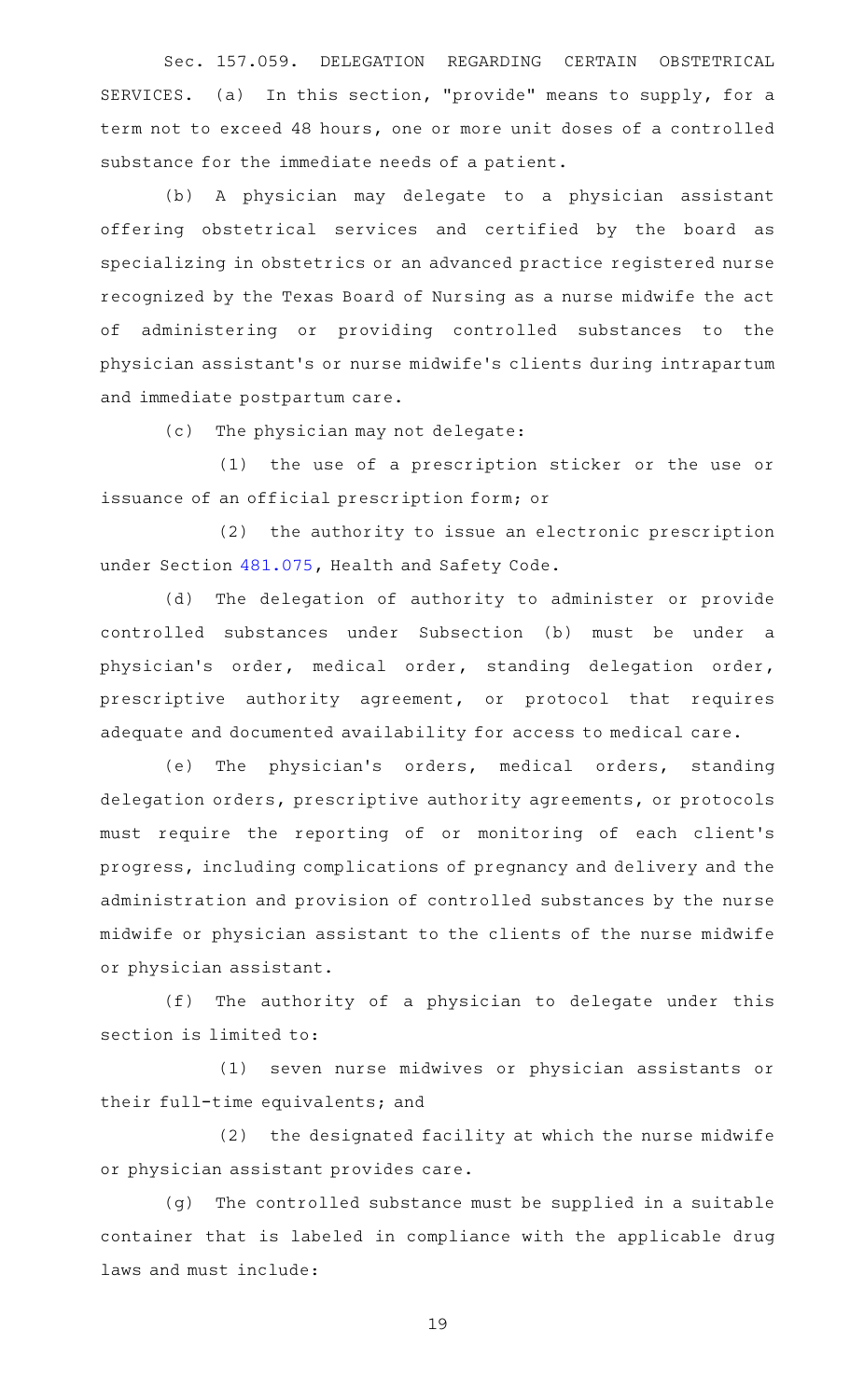$(1)$  the patient's name and address;

 $(2)$  the drug to be provided;

(3) the name, address, and telephone number of the physician;

 $(4)$  the name, address, and telephone number of the nurse midwife or physician assistant; and

 $(5)$  the date.

(h) This section does not authorize a physician, physician assistant, or nurse midwife to operate a retail pharmacy as defined under Subtitle J.

(i) This section authorizes a physician to delegate the act of administering or providing a controlled substance to a nurse midwife or physician assistant but does not require physician delegation of:

 $(1)$  further acts to a nurse midwife; or

 $(2)$  the administration of medications by a physician assistant or registered nurse other than as provided by this section.

 $(j)$  This section does not limit the authority of a physician to delegate the prescribing or ordering of a controlled substance under this subchapter.

Acts 1999, 76th Leg., ch. 388, Sec. 1, eff. Sept. 1, 1999. Amended by Acts 2003, 78th Leg., ch. 88, Sec. 7, eff. May 20, 2003. Amended by:

Acts 2007, 80th Leg., R.S., Ch. 889 (H.B. [2426\)](http://www.legis.state.tx.us/tlodocs/80R/billtext/html/HB02426F.HTM), Sec. 33, eff. September 1, 2007.

Acts 2009, 81st Leg., R.S., Ch. 746 (S.B. [532](http://www.legis.state.tx.us/tlodocs/81R/billtext/html/SB00532F.HTM)), Sec. 6, eff. September 1, 2009.

Acts 2011, 82nd Leg., R.S., Ch. 1228 (S.B. [594](http://www.legis.state.tx.us/tlodocs/82R/billtext/html/SB00594F.HTM)), Sec. 7, eff. September 1, 2011.

Acts 2013, 83rd Leg., R.S., Ch. 418 (S.B. [406](http://www.legis.state.tx.us/tlodocs/83R/billtext/html/SB00406F.HTM)), Sec. 8, eff. November 1, 2013.

Sec. 157.060. PHYSICIAN LIABILITY FOR DELEGATED ACT. Unless the physician has reason to believe the physician assistant or advanced practice registered nurse lacked the competency to perform the act, a physician is not liable for an act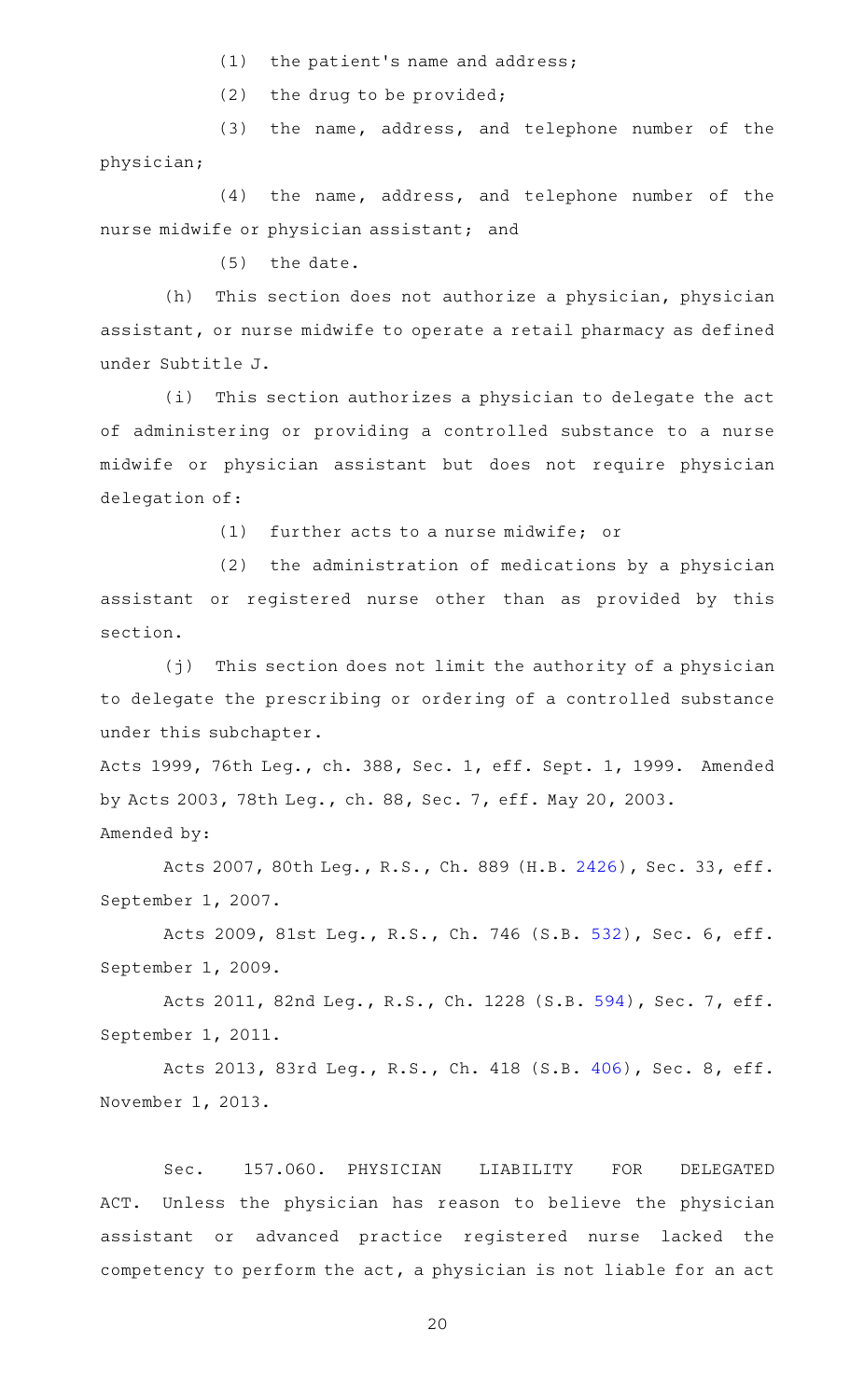of a physician assistant or advanced practice registered nurse solely because the physician signed a standing medical order, a standing delegation order, or another order or protocol, or entered into a prescriptive authority agreement, authorizing the physician assistant or advanced practice registered nurse to administer, provide, prescribe, or order a drug or device. Acts 1999, 76th Leg., ch. 388, Sec. 1, eff. Sept. 1, 1999.

Amended by:

Acts 2013, 83rd Leg., R.S., Ch. 418 (S.B. [406](http://www.legis.state.tx.us/tlodocs/83R/billtext/html/SB00406F.HTM)), Sec. 9, eff. November 1, 2013.

## SUBCHAPTER C. DELEGATION TO PHARMACISTS

Sec. 157.101. DELEGATION TO PHARMACIST. (a) In this section, "pharmacist" has the meaning assigned by Section [551.003](http://www.statutes.legis.state.tx.us/GetStatute.aspx?Code=OC&Value=551.003).

(b) A physician may delegate to a properly qualified and trained pharmacist acting under adequate physician supervision the performance of specific acts of drug therapy management authorized by the physician through the physician 's order, standing medical order, standing delegation order, or other order or protocol as defined by board rule.

(b-1) A delegation under Subsection (b) may include:

(1) the implementation or modification of a patient's drug therapy under a protocol if:

(A) the delegation follows a diagnosis, initial patient assessment, and drug therapy order by the physician; and

(B) the pharmacist maintains a copy of the protocol for inspection until at least the seventh anniversary of the expiration date of the protocol; or

(2) the authority to sign a prescription drug order for dangerous drugs for a patient if:

(A) the delegation follows a diagnosis, initial patient assessment, and drug therapy order by the physician;

(B) the pharmacist practices in a federally qualified health center, a hospital, a hospital-based clinic, or an academic health care institution;

(C) the federally qualified health center,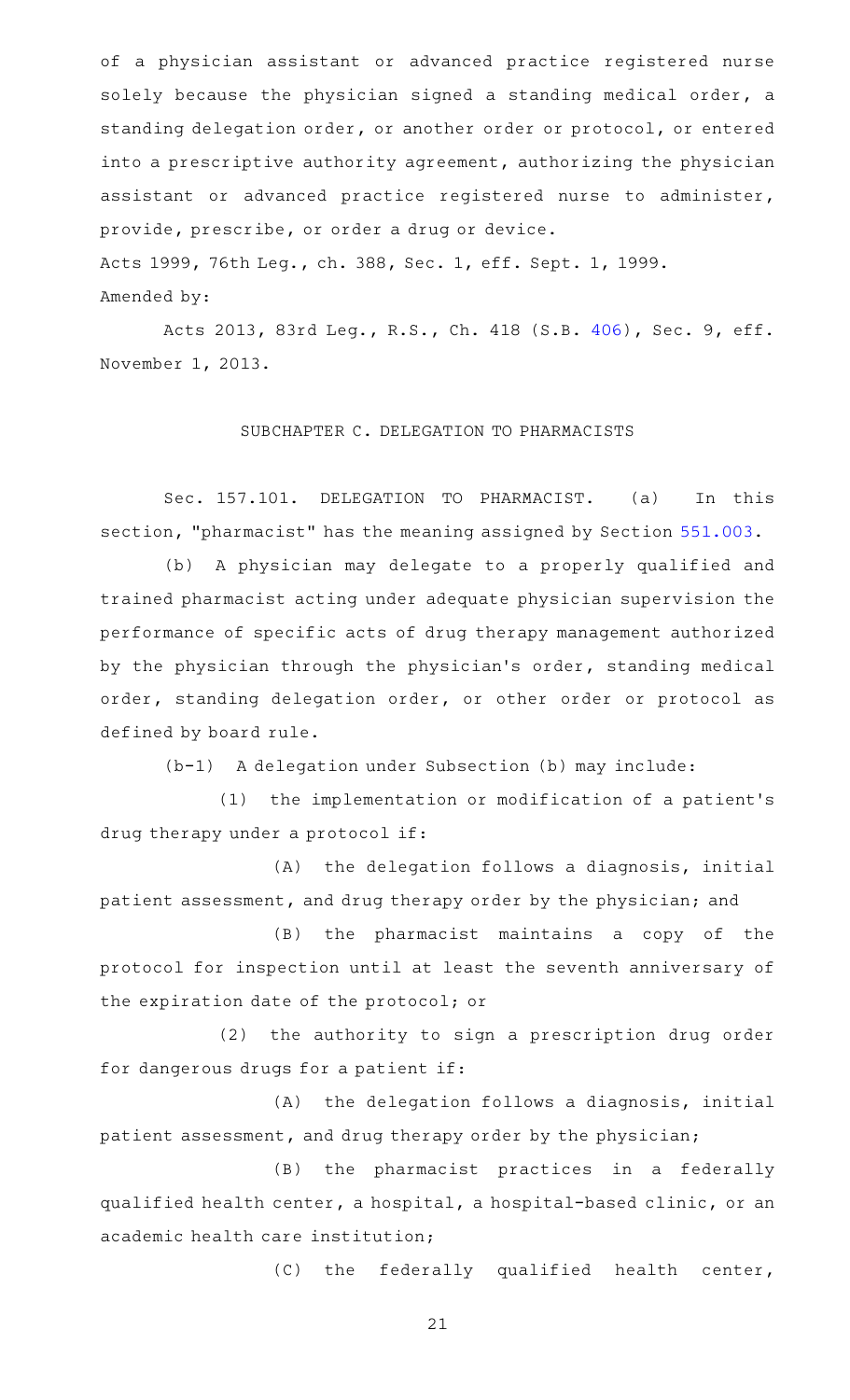hospital, hospital-based clinic, or academic health care institution in which the pharmacist practices has bylaws and a medical staff policy that permit a physician to delegate to a pharmacist the management of a patient 's drug therapy;

(D) the pharmacist provides the name, address, and telephone number of the pharmacist and of the delegating physician on each prescription signed by the pharmacist; and

(E) the pharmacist provides a copy of the protocol to the Texas State Board of Pharmacy.

(c) Physician supervision is considered to be adequate for the purposes of this section if a delegating physician:

(1) is responsible for the formulation or approval of the physician 's order, standing medical order, standing delegation order, or other order or protocol and periodically reviews the order or protocol and the services provided to a patient under the order or protocol;

(2) has established a physician-patient relationship with each patient who is provided drug therapy management by a delegated pharmacist;

(3) is geographically located so as to be able to be physically present daily to provide medical care and supervision;

(4) receives, as appropriate, a periodic status report on each patient, including any problem or complication encountered; and

(5) is available through direct telecommunication for consultation, assistance, and direction.

(d) This section does not restrict the use of a preestablished health care program or restrict a physician from authorizing the provision of patient care by use of a preestablished health care program if the patient is institutionalized and the care is to be delivered in a licensed hospital with an organized medical staff that has authorized standing delegation orders, standing medical orders, or protocols.

(e) This section does not limit, expand, or change any provision of law relating to therapeutic drug substitution or administration of medication, including Section [554.004.](http://www.statutes.legis.state.tx.us/GetStatute.aspx?Code=OC&Value=554.004)

(f) The board by rule shall establish the minimum content of